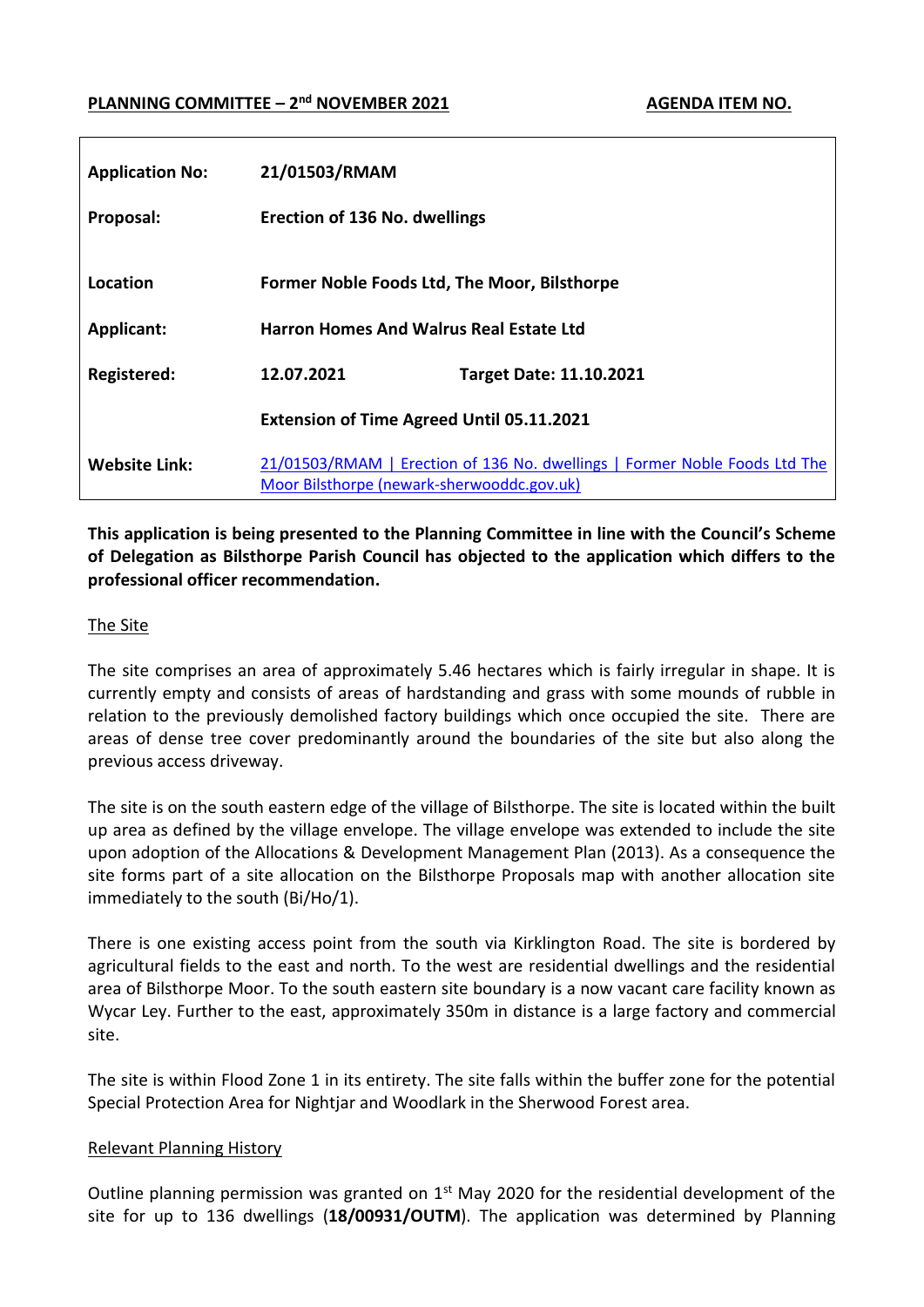Committee on  $4<sup>th</sup>$  June 2019 with an Officer recommendation of approval. Following the submission of a viability case, the applicant offered the provision of 10% on site affordable housing. However, Committee Members (in line with Parish Council discussions) opted to forego the affordable housing in preference for monetary contributions as outlined below.

The permission was subject to numerous conditions as well as an associated legal agreement (dated 30th April 2020) which secured the following:

- Bus stop contribution to be used towards existing bus stop provision within the vicinity of the site - **£17,000**;
- Community Facilities contributions towards community halls, village halls and indoor areas for sport - **£188,253,52**;
- Children and Young people space not less than **575m**² to be provided on site;
- Education contribution to accommodate additional primary pupils **£332,195,29**;
- Libraries Contribution for library stock **£6,062**;
- Open space contribution to be used towards the provision of outdoor sports or recreation **£100,329.92**;
- Public Open Space not less than **1,872m**² to be provided on site;

There is more historic planning applications relating to the site but these are no longer considered relevant in the context of the extant outline permission.

## The Proposal

The proposal has been amended during its lifetime as discussed in the relevant sections of the appraisal below. An additional round of consultation has been undertaken on the basis of the revised scheme received  $22<sup>nd</sup>$  September 2021. The proposal as revised seeks reserved matters approval for the detailed design of 136 dwellings divided into the following mix:

| No. of Bedrooms<br>No. of Storeys |              | <b>No. of Units</b> |  |
|-----------------------------------|--------------|---------------------|--|
|                                   |              |                     |  |
|                                   |              | 12                  |  |
|                                   |              | 36                  |  |
|                                   |              | 73                  |  |
|                                   |              |                     |  |
|                                   | <b>Total</b> | 136                 |  |

The scheme would be delivered through 17 different house types. The 6 bungalows were originally presented as affordable provision in lieu of financial contributions albeit as discussed in the appraisal below this is not what was secured through the outline application and therefore the applicant has confirmed through the revised scheme that these will now form market housing in line with the requirements of the Outline legal agreement.

As is presented through the submitted Design and Access Statement, the dwellings would include detailing such as projecting gables; varied ridge lines; bay windows and covered porches as examples. Materials include red brick and render brick course at the ridge of projecting gables; stone cills and solider brick heads and a brick plinth feature on the larger properties.

The development would include three main separate areas of public open space. The largest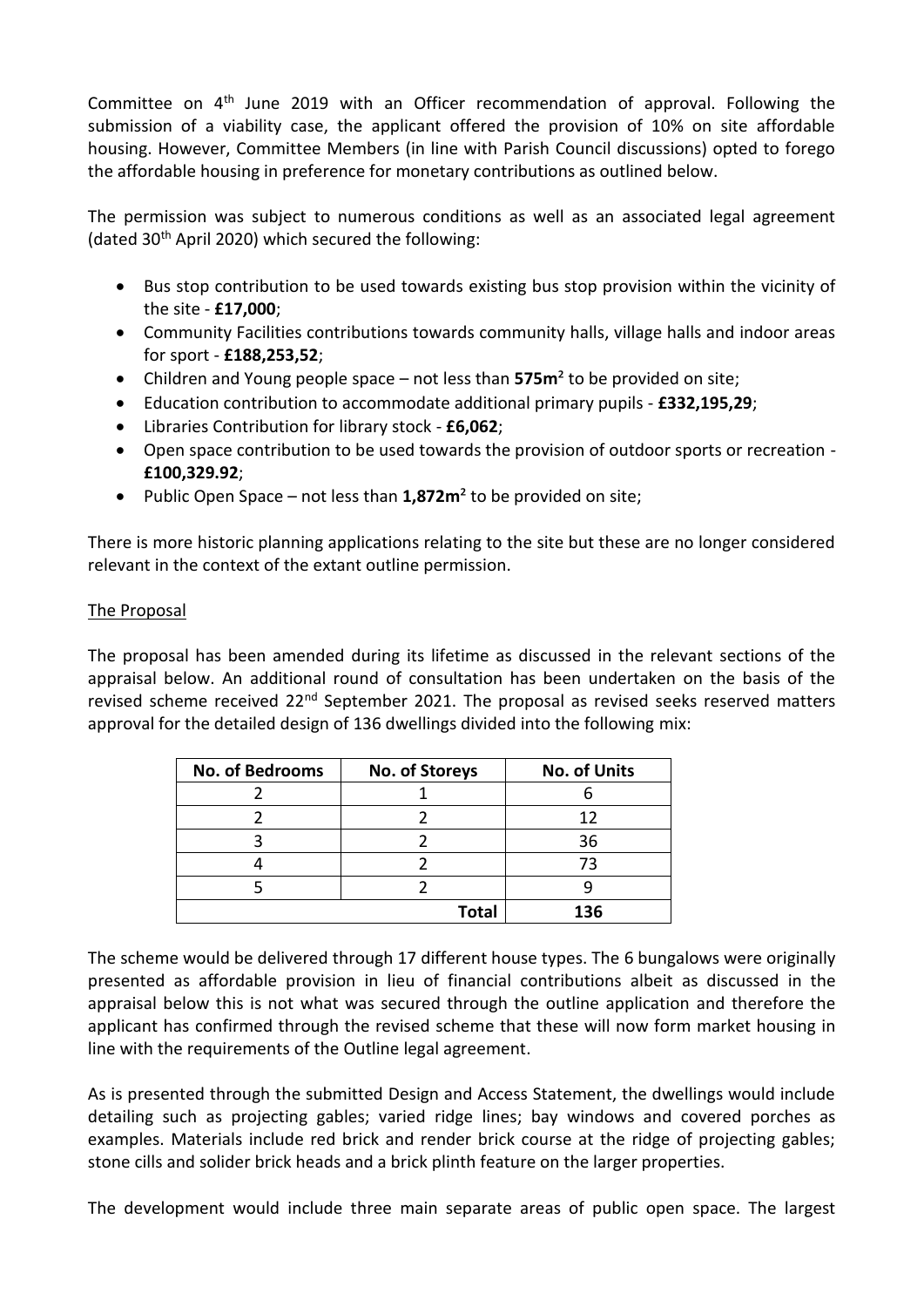would be broadly central within the site albeit slightly towards the western end at the end of the main access road. This would include an area for junior play. Another area of public open space would be towards the eastern boundary of the site which includes a drainage tank (underground). Finally there would be a small area with space for infant play towards the south east corner of the site. A landscaped buffer is demonstrated along the eastern boundary of the site.

The application has been considered on the basis of the following plans and documents:

- Location Plan Dwg.No. 556-003;
- Proposed Site Layout, Dwg.No. 556-001 E;
- Materials Plan, Dwg.No. 556-005 A;
- Boundary Treatments and External Materials Plan, Dwg.No. 556-006 A;
- Tree Retention and Removal Plan, Dwg.No. 556-008 Rev C;
- Site Sections, Dwg.No. 556-009;
- Coloured Site Layout, Dwg.No. 556-020;
- Visualisation, Dwg.No. 556-021;
- Sales Area Signage and Access, Dwg.No. 556-201 A;
- Topographical Survey, Dwg.No. 556-501 Rev B;
- Landscape Masterplan Dwg.No. DR-5224-01.02;
- Edlingham Buff Brick (Floor Plans), Dwg.No. PD.04.03;
- Edlingham Buff Brick (Elevations), Dwg.No. PD.04.04;
- Harrington Red Brick, Dwg.No. PD.09.01;
- Porchester Red Brick, (Floor Plans). Dwg.No. PD.10.01;
- Porchester Red Brick, (Elevations). Dwg.No. PD.10.02;
- Bamburgh Red Brick, Dwg.No. PD.100.01;
- Hadleigh Buff Brick, Dwg.No. PD.101.02;
- Salcombe V1 Buff Brick, (Floor Plans) Dwg.No. PD.14.03;
- Salcombe V1 Buff Brick, (Elevations) Dwg.No. PD.14.04;
- Sutton Red Brick, Dwg.No. PD.151.01;
- Settle V1 Buff Brick, (Floor Plans) Dwg.No. PD.53.03;
- Settle V1 Buff Brick, (Elevations) Dwg.No. PD.53.04;
- Windsor Red Brick, Dwg.No. PD.55.01;
- Alderton Red Brick, Dwg.No. PD.70.01;
- Thorpe Red Brick Dwg No. 556.TP.01;
- Hambleton Red Brick Dwg No. 556.HM.01;
- Nidderdale Red Brick, Dwg.No. PD.54.01;
- Settle VO Red Brick (Floor Plans) Dwg No. PD.56.01;
- Settle VO Red Brick (Elevations) Dwg No. PD.56.02;
- Shelford Red Brick (Floor Plans) Dwg No. 556.SF.01;
- Shelford Red Brick (Elevations) Dwg No. 556.SF.02;
- Salcombe V0 Red Brick (Floor Plans) Dwg No. PD.06.01;
- Salcombe V0 Red Brick (Elevations) Dwg No. PD.06.02;
- Banbury Red Brick (Floor Plans) Dwg No. 556.BN.01;
- Banbury Red Brick (Elevations) Dwg No. 556.BN.02;
- Double Garage Buff Brick, Dwg.No. PD.G1.02;
- Design and Access Statement, Carter Jonas (March 2021);
- Planning Statement, Carter Jonas (April 2021);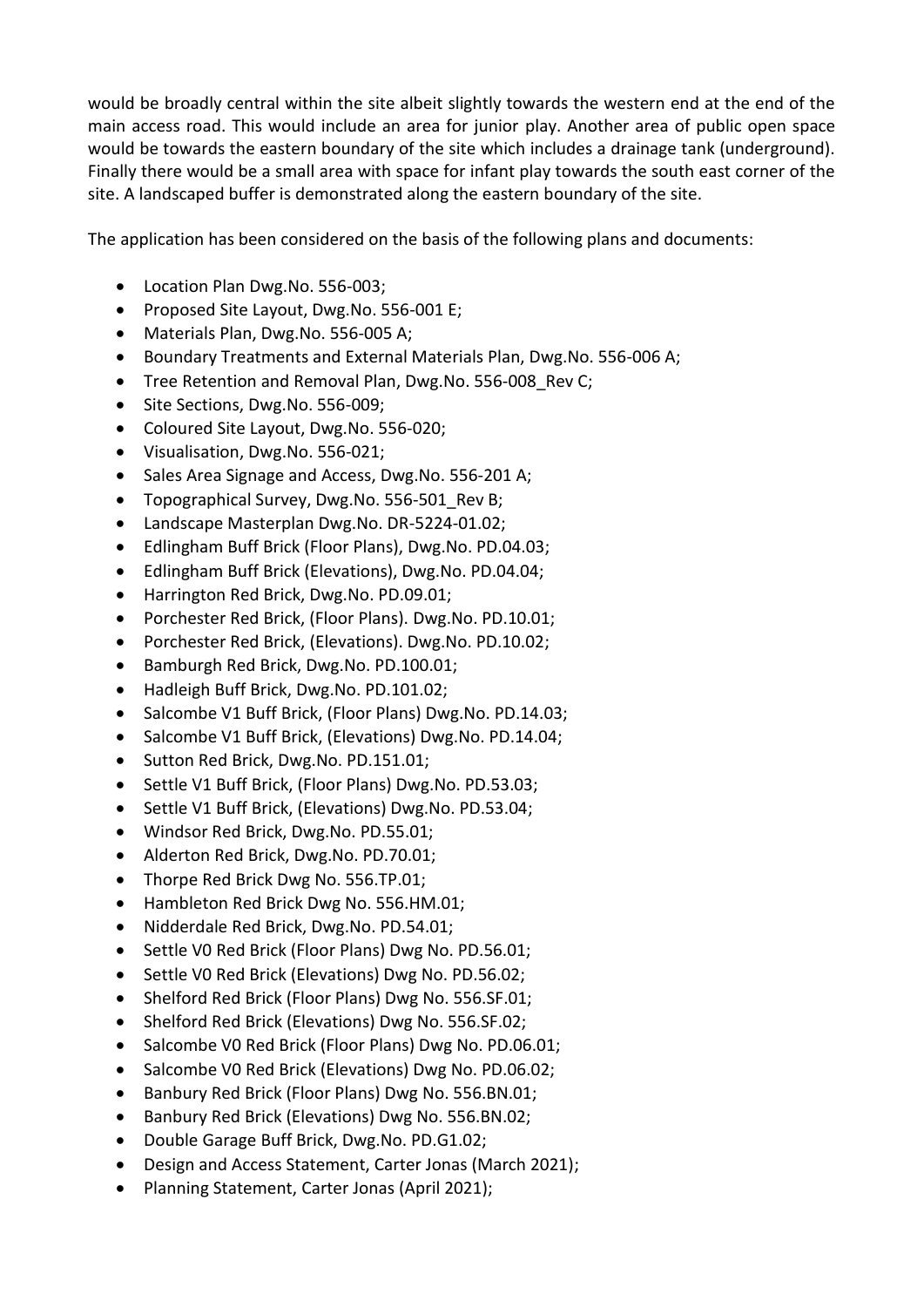- Phase I and II Site Assessment Report and gas monitoring letter: Geo-matters Consulting Engineers (February 2021);
- Preliminary Ecological Appraisal Report: Brooks Ecological (Feb 2021);
- Flood Risk Assessment, Fortem (April 2021);
- Archaeological Evaluation WSI: PCAS (January 2021);
- Tree survey: Brooks Ecological (February 2021);
- Tree Protection Plan and Arboricultural Method Statement for protection of significant existing trees and hedgerows: Brooks Ecological (March 2021);
- Housing Need Assessment (April 2021), DLP;
- Envance report on great crested newts dated 01/09/2021;
- Bat Activity Survey: Brooks Ecological ER-5224-02 dated 08/10/2021;
- Stopping Up Plan Dwg No. 556-010 C;
- Amended Parking Schedule for 556-001 D;
- Planting Specification Dwg No. DR-5224-02.02 Rev. D;
- Detailed Planting Plan Dwg No. DR-5224-02.01 Layout 1 Rev. D;
- Detailed Planting Plan Dwg No. DR-5224-02.02 Layout 2 Rev. D
- Detailed Planting Plan Dwg No. DR-5224-02.03 Layout 3 Rev. D;
- Archaeological Evaluation Report by PCAS Archaeology dated October 2021.

## Departure/Public Advertisement Procedure

Occupiers of 101 properties have been individually notified by letter. A site notice has also been displayed near to the site and an advert has been placed in the local press. As above there was an additional round of re-consultation on the basis of the revised plans received during the life of the application.

#### **Planning Policy Framework**

#### **The Development Plan**

# **Newark and Sherwood Core Strategy DPD (adopted March 2019)**

- Spatial Policy 1 Settlement Hierarchy
- Spatial Policy 2 Spatial Distribution of Growth
- Spatial Policy 6 Infrastructure for Growth
- Spatial Policy 7 Sustainable Transport
- Core Policy 1 Affordable Housing Provision
- Core Policy 3 Housing Mix, Type and Density
- Core Policy 9 Sustainable Design
- Core Policy 10 Climate Change
- Core Policy 12 Biodiversity and Green Infrastructure
- Core Policy 13 Landscape Character

# **Allocations & Development Management DPD**

Policy Bi/Ho/2 – Bilsthorpe – Housing Site 2 Policy DM1 – Development within Settlements Central to Delivering the Spatial Strategy Policy DM2 – Development on Allocated Sites Policy DM3 – Development Contributions and Planning Obligations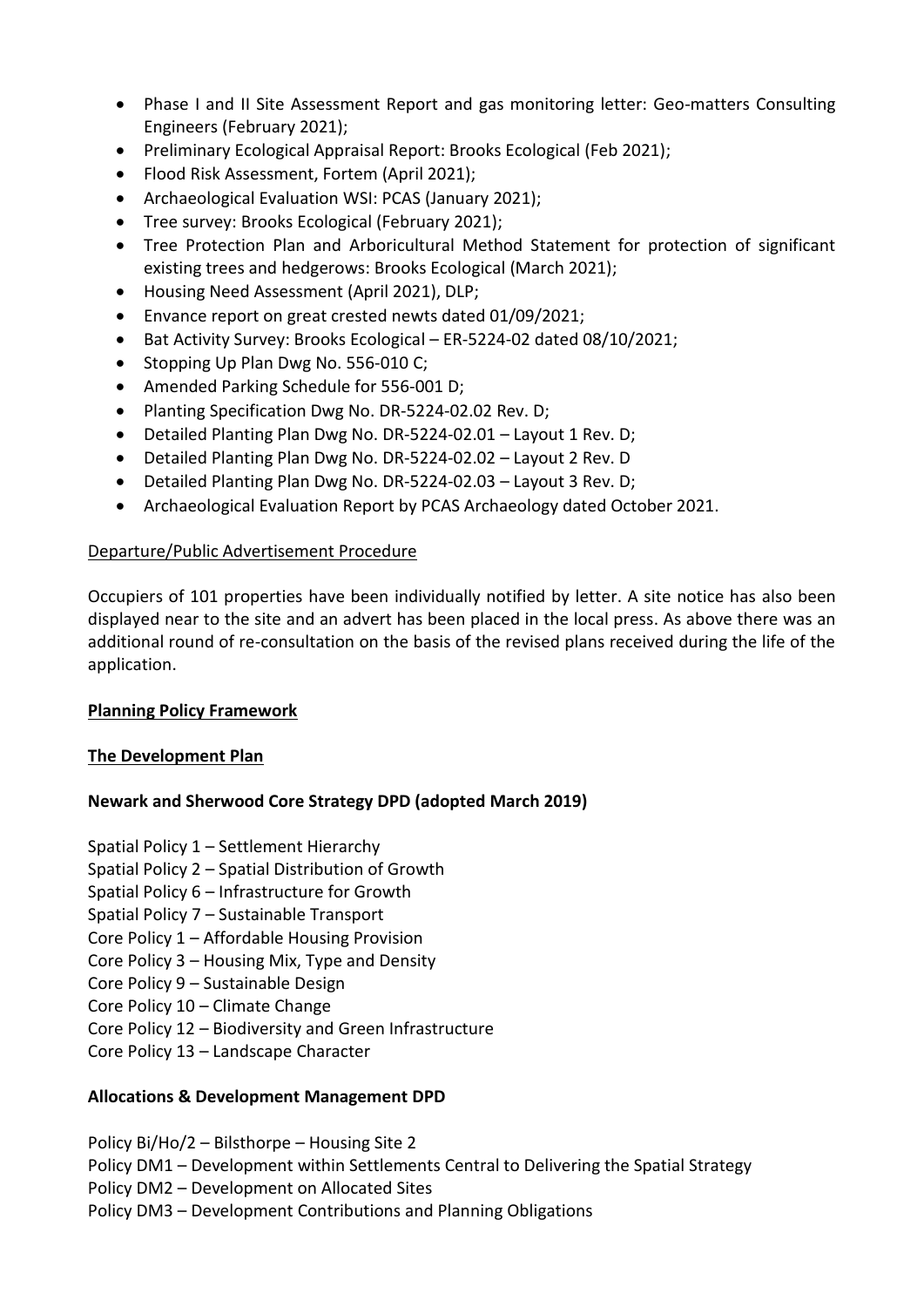Policy DM5 – Design Policy DM7 – Biodiversity and Green Infrastructure Policy DM12 – Presumption in Favour of Sustainable Development

## **Other Material Planning Considerations**

National Planning Policy Framework 2021; Planning Practice Guidance; Developer Contributions SPD; Residential Cycle and Car Parking Standards & Design Guide SPD June 2021; National Design Guide – Planning practice guidance for beautiful, enduring and successful places; Homes England – Building for a Healthy Life.

## Consultations

**Bilsthorpe Parish Council –** *(received 16th August 2021, no comments received in relation to the revised plans to date).* 

Object to the proposal. Insufficient village infrastructure, services and insufficient S106 agreement values.

The impact of the Noble foods development on Bilsthorpe would affect the local primary care service, local education services and activities within the village.

An increase in travel would see more cars using the road network within the village with parking in key areas concerning and the junctions to very busy main roads difficult to negotiate.

The 106 contribution from the developers is focused on the provision of affordable bungalows of which the parish council feels is adequately provided for already and the contributions should be supportive of the increased health, education and social needs that this development will inevitably bring to Bilsthorpe.

**NCC Planning Policy –** No comments received.

**NCC Highways Authority –** *Revised comments received 18th October 2021:*

Subsequent to our previous observations, the applicant has been working with the Highway Authority to resolve issues.

Now content that the layout is generally acceptable, including the stopping up of highway which falls outside of the visibility splay for the access with Kirklington Road.

However, the details shown on the Planting Plan Layout 2 indicate that ornamental planting is proposed within the visibility splay adjacent to Plot 122. This land should form part of the maintenance agreement for the public open space and be kept clear of obstruction. Ornamental planting is likely to impede this and we will therefore require a condition to ensure that this drawing is amended to specify planting below 600mm or grass surfaced.

Accordingly, no objections subject to conditions and informatives.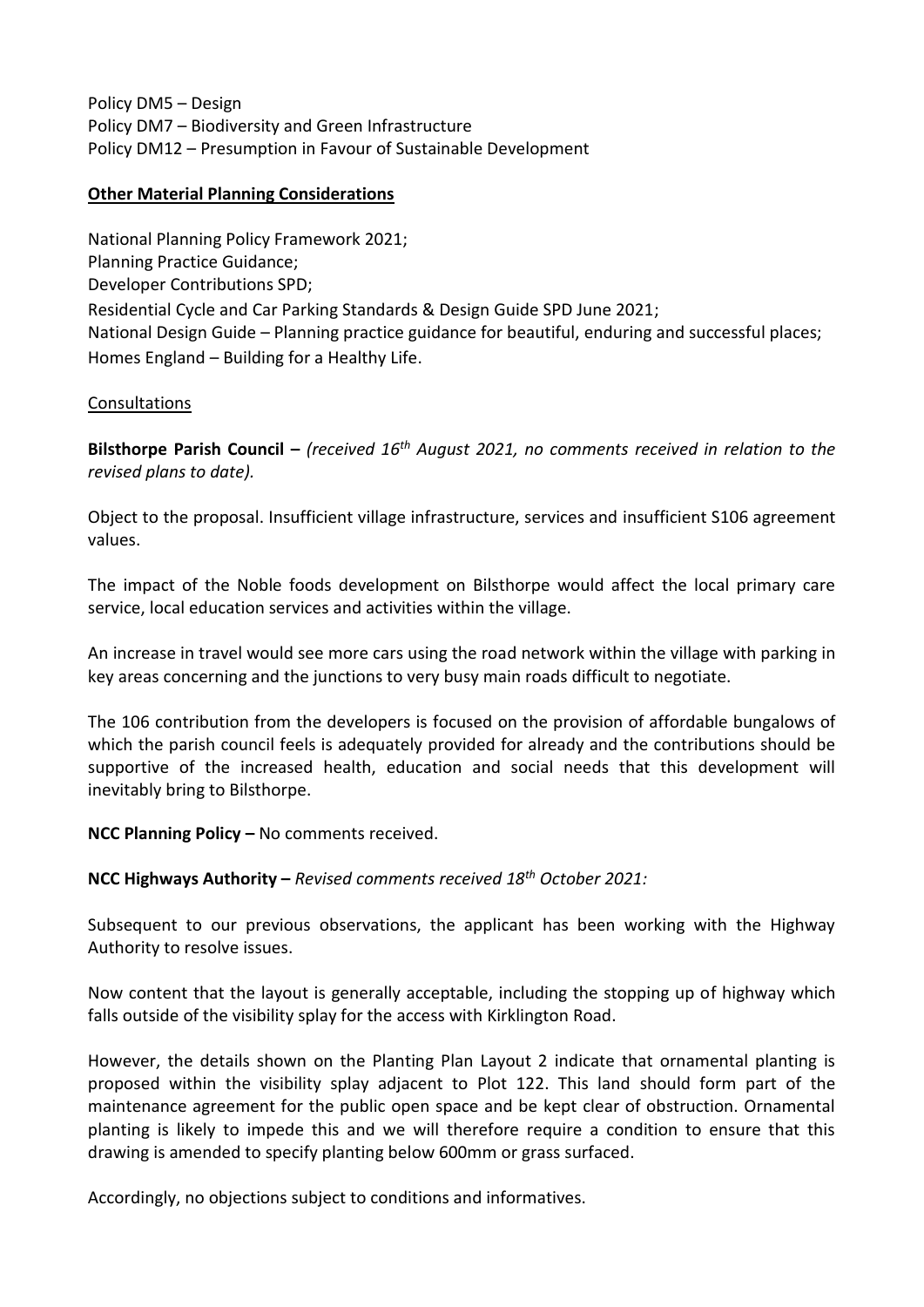**NCC Flood –** No objection subject to condition.

**NCC Ecology –** No comments received.

**NSDC Tree Officer -** Latest comments on amended scheme confirming soft landscaping details are now acceptable.

**Natural England –** No comments specific to this application.

**Nottinghamshire Wildlife Trust -** No comments received.

**Archeology –** Latest comments recommend approval of the evaluation report and discharge of any outstanding conditions relating to archaeology, subject to deposition of the site archive and dissemination of the report to the Notts HER and Archaeology Data Service (OASIS) as detailed in the WSI.

**NSDC Parks and Amenities –** No comments received.

**NSDC Strategic Housing –** No comments received.

**NSDC Conservation -** Overall, the proposed development would not cause any further harm to the setting or significance of these designated heritage assets.

**CCG –** Request for contribution towards costs of primary health care provision.

**Environmental Health (contaminated land) –** Concur with the findings of the submitted reports and recommend that full phased contamination condition is applied.

**Environmental Health (noise) –** No objections subject to conditions for a construction management plan.

**Environment Agency –** No objection.

**Severn Trent –** No comments received.

**Cadent Gas -** No comments received.

**Representations were received from 15 local residents/interested parties in relation to the original plans, all of which form objections, which can be summarised as follows:** 

#### *Principle of Development*

- The village does not have the infrastructure to cope with another 136 houses;
- Comments from the outline should be duplicated to this application;
- The outline comments were made before the other major housing schemes in the village came forward and are therefore out of date;
- Loss of green belt land;
- The number of houses should be reduced:
- Unsure as to why a development of this size is required;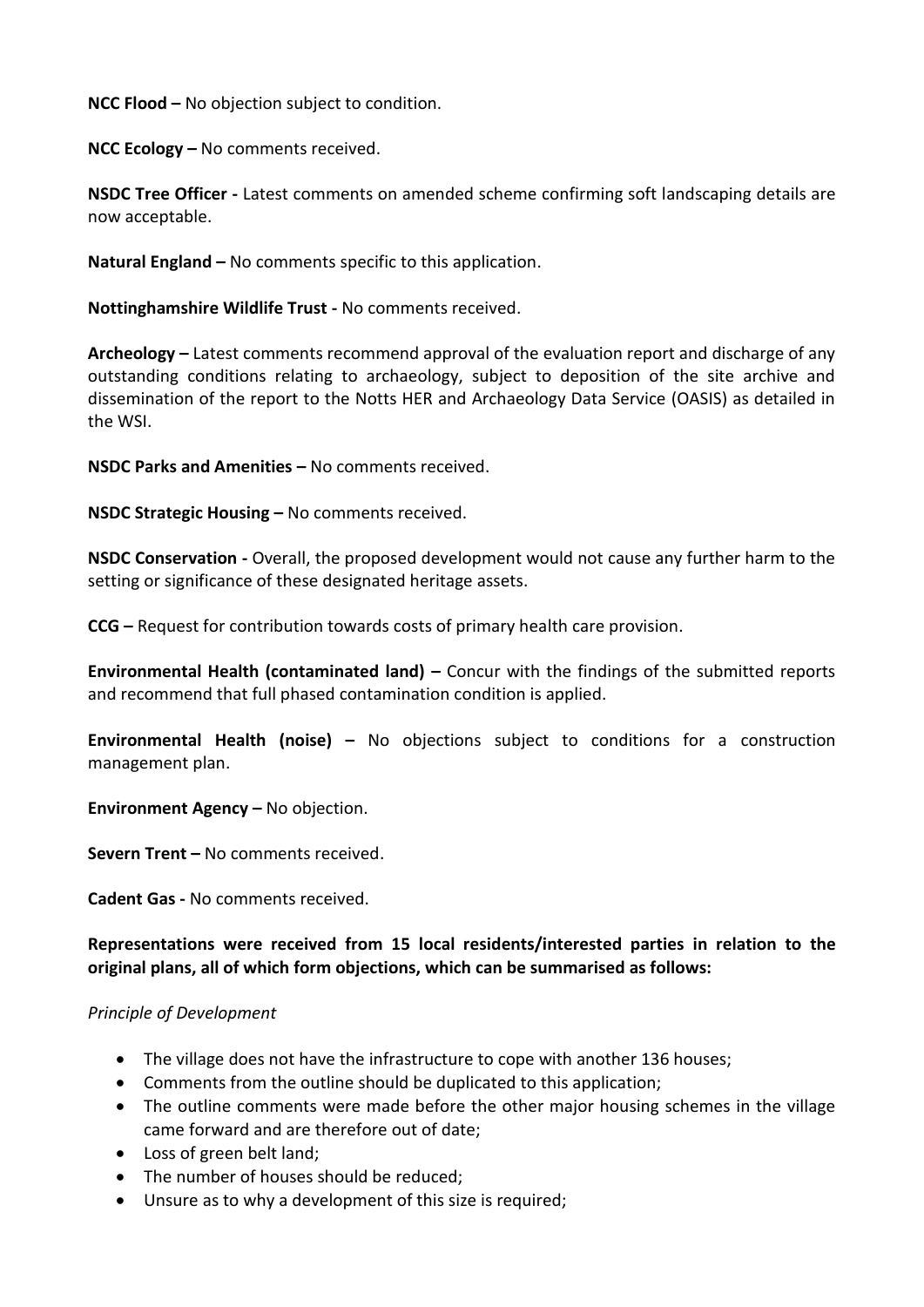- Residents should be the primary focal point when assessing planning permission, not the developer's needs;
- The village has already substantially changed in recent years;

## *Impact on Character*

- The layout and density is not in keeping with the older half of Bilsthorpe;
- The development would dwarf the existing developments;
- The density is not based on the need and alignment to the village requirements;
- The design is not in line with sustainability requirements such as solar powered homes;
- Bungalows should be on the roadside instead of two storey houses;
- The development would be more like a city estate than a village;
- Less dwellings with bigger gardens should be proposed;
- Bilsthorpe sits in a very picturesque green area of Nottinghamshire;

# *Impact on Amenity*

- There will be significant noise; pollution and disturbance;
- Construction hours should be controlled;
- The houses will impose on privacy of existing houses, namely 1 Meadow Close conservatory; en-suite and garden;
- A tall evergreen tree line should be retained between the new houses and the existing properties;
- In support of bungalows in the place they are positioned;

# *Impact on Environment*

- A number of substantial conifers would be removed;
- Trees in neighbouring properties are due to be trimmed back but no permission has been sought from landowners;
- The conifers support wildlife; birds and bats;
- Wildlife has settled over the time since the site has been vacant;
- There would be an impact on endangered and protected species;

# *Impact on Highways*

- The small rural roads will have to cope with extra traffic;
- Concerns about additional traffic entering and leaving the village and measures proposed nearby the Kirklington Road / Farnsfield junction;
- There is no traffic report included within the application and no mention of the impact on the road infrastructure;
- There are already 120 homes being built at Crompton Park and 103 at Mickledale Lane;
- There would be a massive impact on congestion in the village;
- The site should include a roundabout and pedestrian crossings;
- The footpath on Kirklington Road is not shown on any plans;
- There is an error in the design and access statement which says Kirklington Road is subject to a 40mph speed limit;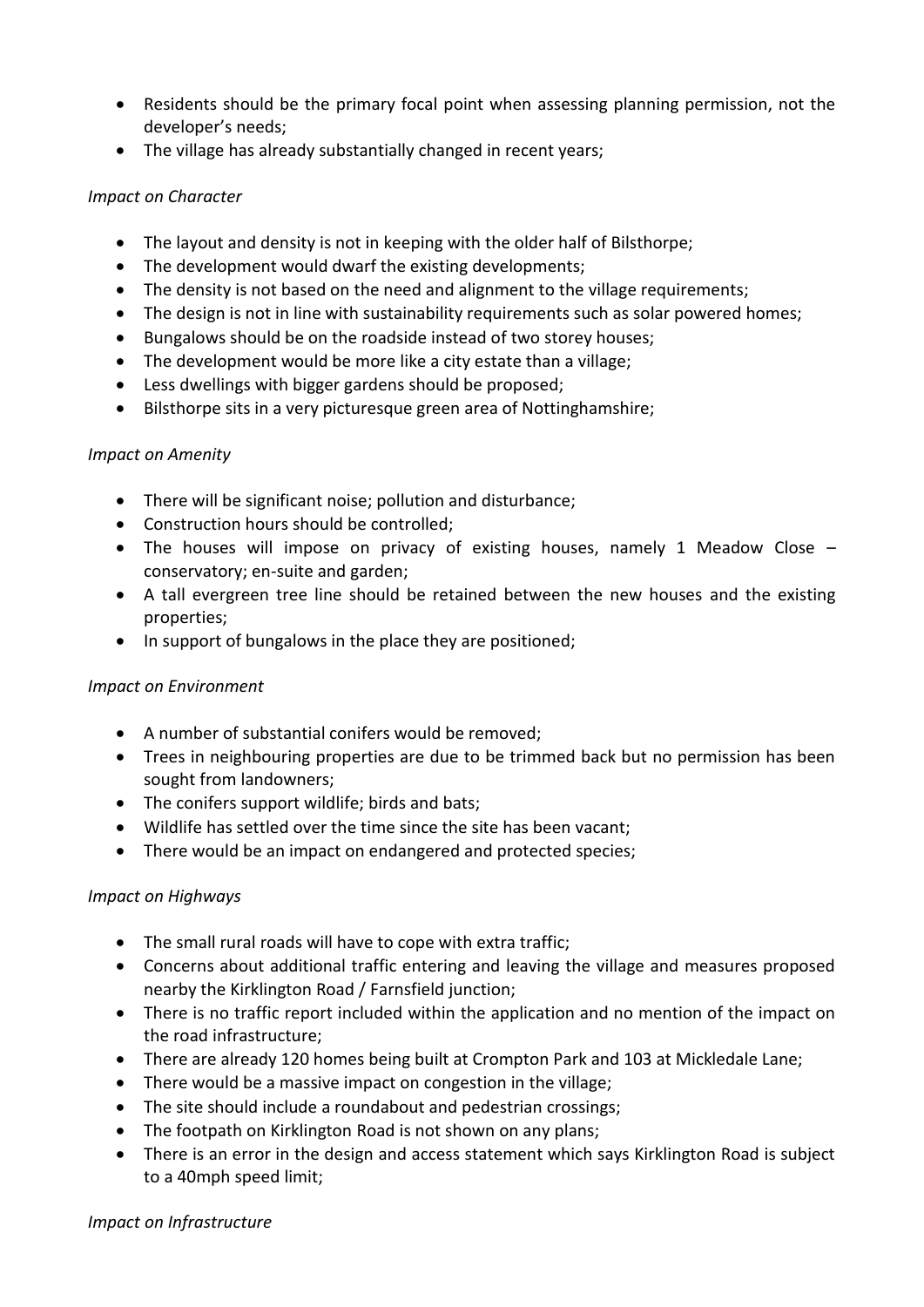- There is only 1 doctors;
- The chemist and post office have to share 1 small shop between them;
- The school only has so much capacity;
- The site does not have good access to existing facilities:
- Bus services are limited;
- There is no clothing store in the village as suggested so the level of research for the application is flawed;
- The drainage system has suffered problems in recent years;
- Bilsthorpe is renowned for localized electric cuts / failures;
- The police station serving Bilsthorpe is in Ollerton and the fire services are 5 miles away;
- It is unclear how soakaways would be incorporated into the boundary lines;
- Lack of leisure facilities in the village for children;
- Significant areas in Bilsthorpe are under flood risk and the development would exacerbate this;

## *Other Matters*

- Articles suggest Harron Homes do not build quality homes;
- Would be good to understand the contamination present prior to any work being undertaken;
- The green space improvement plan for the Council concludes there is not enough green spaces in Bilsthorpe – green spaces should be made available for the wellbeing of residents.

# **Following the round of re-consultation, an additional 5 letters of representation were received raising the following** *new* **comments (the representations largely repeated the original summarized comments):**

- Frustrated that the amendments do not reduce the volume of housing;
- The letter refers to informal agreement with the planners so what is the point of consultation;
- Driveways for Plots 134-136 will be opposite the junction with Meadow Grove with no space for visitors to park;
- Can't see comments from highways where safety issue has been analyzed and assessed;

# Comments of the Business Manager

# Preliminary / Procedural Matters

The site layout plan demonstrates that the title deeds for the applicant do not match the red line site location plan which was approved at outline application stage. Essentially what this means is that the applicant owns land in addition to the application site, the largest area being to the east of the proposed site entrance (adjacent to Plots 1 and 11 on the proposed plans). No development has been proposed in these areas as this would be outside of the scope of a reserved matters submission where the site location plan must match that approved at outline.

It also appears that parts of the application site are not within the control of the applicant. Again, no development has been shown in these areas (namely a small portion of land to the south of the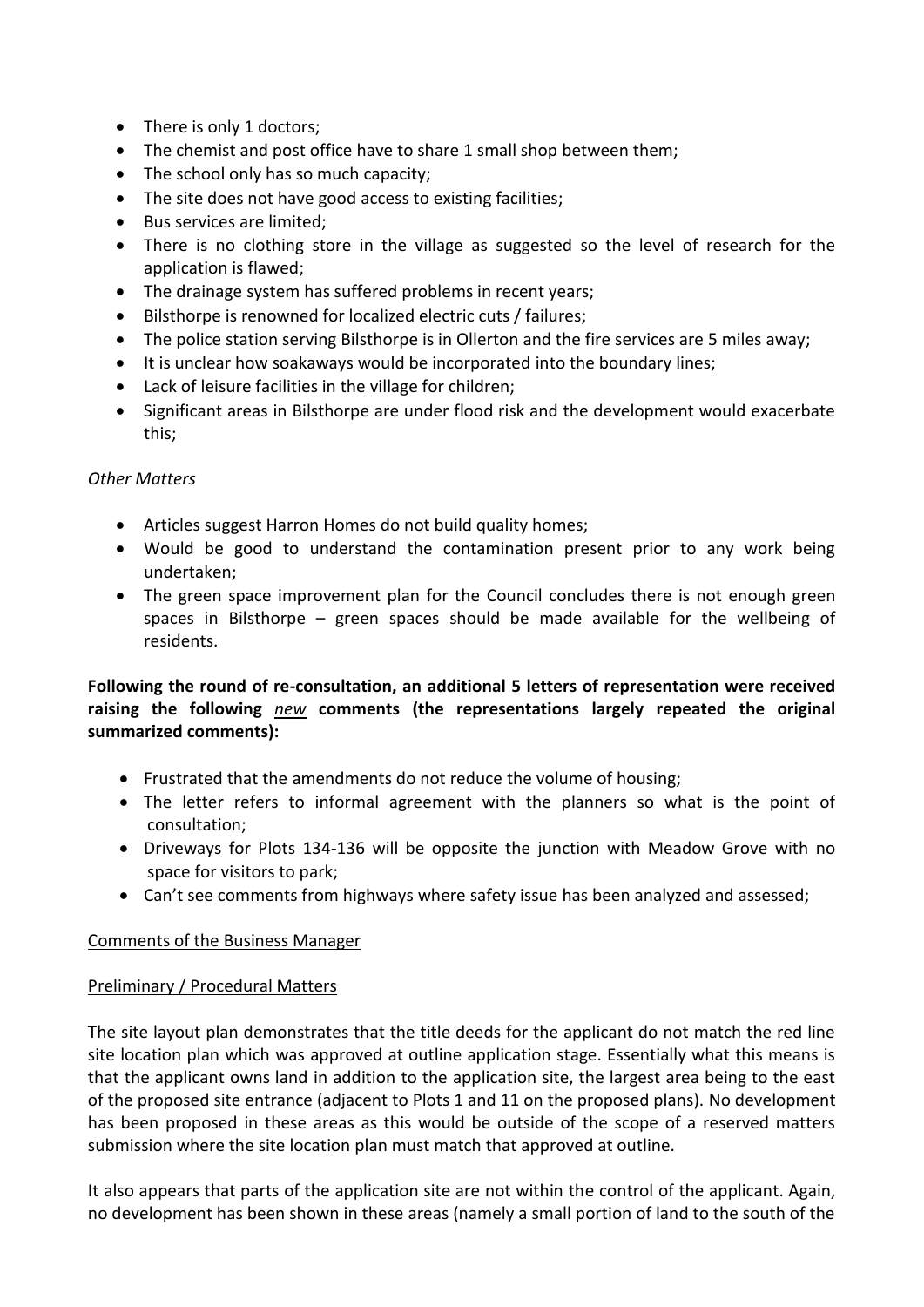area of open space at the east of the site but also the very north eastern corner of the site). For the avoidance of doubt, the application has been correctly submitted in that the red line site location plan matches that which was approved at outline stage.

The original application was presented on the basis that the proposal would include 6 affordable bungalow units in lieu of financial contributions which were secured through the outline permission (on the basis of the applicant's submission that the discount paid to a registered provider on six affordable bungalows equates to a similar amount to the sum currently within the S106). As per the planning history above, the outcome of the Outline application and its associated legal agreement was a direct intervention by Planning Committee Members (in line with the Parish Council intentions). The Committee decision was on  $30<sup>th</sup>$  April 2020 and there is nothing to suggest that Member's position has changed in the interim, in fact to the contrary, the Parish Council comments make it clear that they would wish for the scheme to be delivered in line with the Outline application's legal agreement.

The original reserved matters application submission stated that should the bungalows be for market sale, the applicant would seek to agree a 'plot-substitution' clause in the legal agreement which would effectively allow the applicant to substitute a bungalow with a house if the bungalow had previously failed to sell at a reasonable price and within a set timeframe. However Officers have confirmed that this would not be appropriate through the reserved matters process as clearly it would have implications to other material planning considerations such as amenity and parking provision.

The application has not been accompanied by a drafted deed of variation or an updated viability position and thus the legal agreement secured at Outline stage would still be relevant to the development of the site should the reserved matters submission be acceptable.

There is a suggestion from the latest round of consultation by an interested party that Officers have already agreed that the scheme is acceptable and therefore consultation is redundant. Whilst there have been ongoing discussions during the life of the application as is normal practice and recognised within the National Planning Policy Framework, a decision will not be made until Planning Committee have considered and debated the application.

#### Principle of Development

The principle of the development has been set by the Outline permission which remains extant until  $1<sup>st</sup>$  May 2023. Notwithstanding the extant permission, the site is allocated for residential development in the Allocations and Development Management DPD which is up to date for decision making. The approval of other housing schemes in the village since the Outline approval is not material to this application and does not render the housing delivery which this site would provide unnecessary. Those applications were considered in light of the Outline permission having been granted. Paragraph 74 of the NPPF (2021) is clear that local planning authorities should identify a supply of specific deliverable sites sufficient to meet housing needs. The delivery of this site would make a meaningful contribution towards the Districts housing supply which weighs positively in the overall planning balance.

#### Housing Mix and Type

Core Strategy Core Policy 3 indicates that housing developments should be no lower than an average 30 dwellings per hectare and that sites should provide an appropriate mix of housing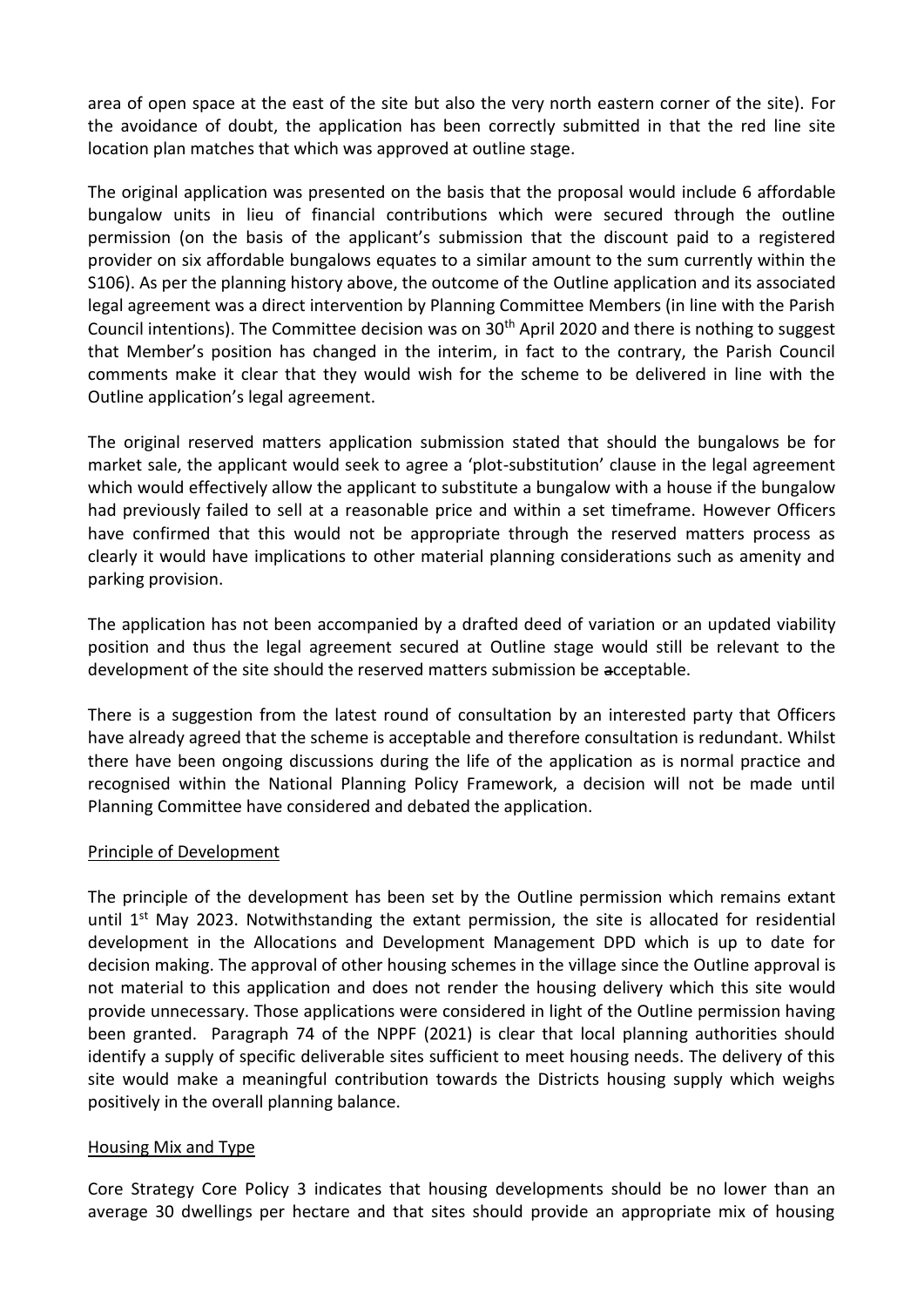types to reflect local housing need. The housing mix, type and density will be influenced by the Council's relevant development plan policies at the time and the housing market at the time of delivery.

The maximum quantum of dwellings has been set by the Outline approval which considered a developable area of 4.6 hectares equating to a residential density of almost 30 (29.6) dwellings per hectare. This was accepted in principle and it is not considered necessary to further discuss the site density at reserved matters stage.

The Council, as a strategic housing authority has a statutory duty to undertake regular assessments of housing need. The Assessment is used by Local Planning Authorities to assess the size, type and tenure of housing needed for different groups in the community.

In 2020, the Council undertook a Housing Needs Assessment comprising a household survey based upon a random sample of 13,266 households and also a review of relevant secondary data as well as obtaining views and information from a wide range of stakeholders.

Bilsthorpe falls within the Sherwood sub-area for the District. The overall housing mix required, as shown by the 2020 data is as follows:

| <b>Type</b>                | <b>Overall Mix Required %</b> |  |  |
|----------------------------|-------------------------------|--|--|
| 1 to 2 bedroom house       | 15.5                          |  |  |
| 3 bedroom house            | 20.2                          |  |  |
| 4 or more bedroom house    | 35.8                          |  |  |
| 2 or more bedroom flat     | 1.2                           |  |  |
| 2 bedroom bungalow         | 14.4                          |  |  |
| 3 or more bedroom bungalow | 12.9                          |  |  |

When compared to the District as a whole, there is a greater need for 4 or more bedroom family housing. Notwithstanding that the Outline approval did not secure any affordable housing, the need for affordable rented homes is as follows:

| <b>Type</b>                | <b>Affordable</b><br>Rented<br><b>Homes</b><br><b>Needed %</b> |
|----------------------------|----------------------------------------------------------------|
| 1 to 2 bedroom house       | 23                                                             |
| 3 bedroom house            | 9                                                              |
| 1 bedroom flat             | 3                                                              |
| 1 bedroom bungalow         | 5                                                              |
| 2 bedroom bungalow         | 10                                                             |
| 3 or more bedroom bungalow | 4                                                              |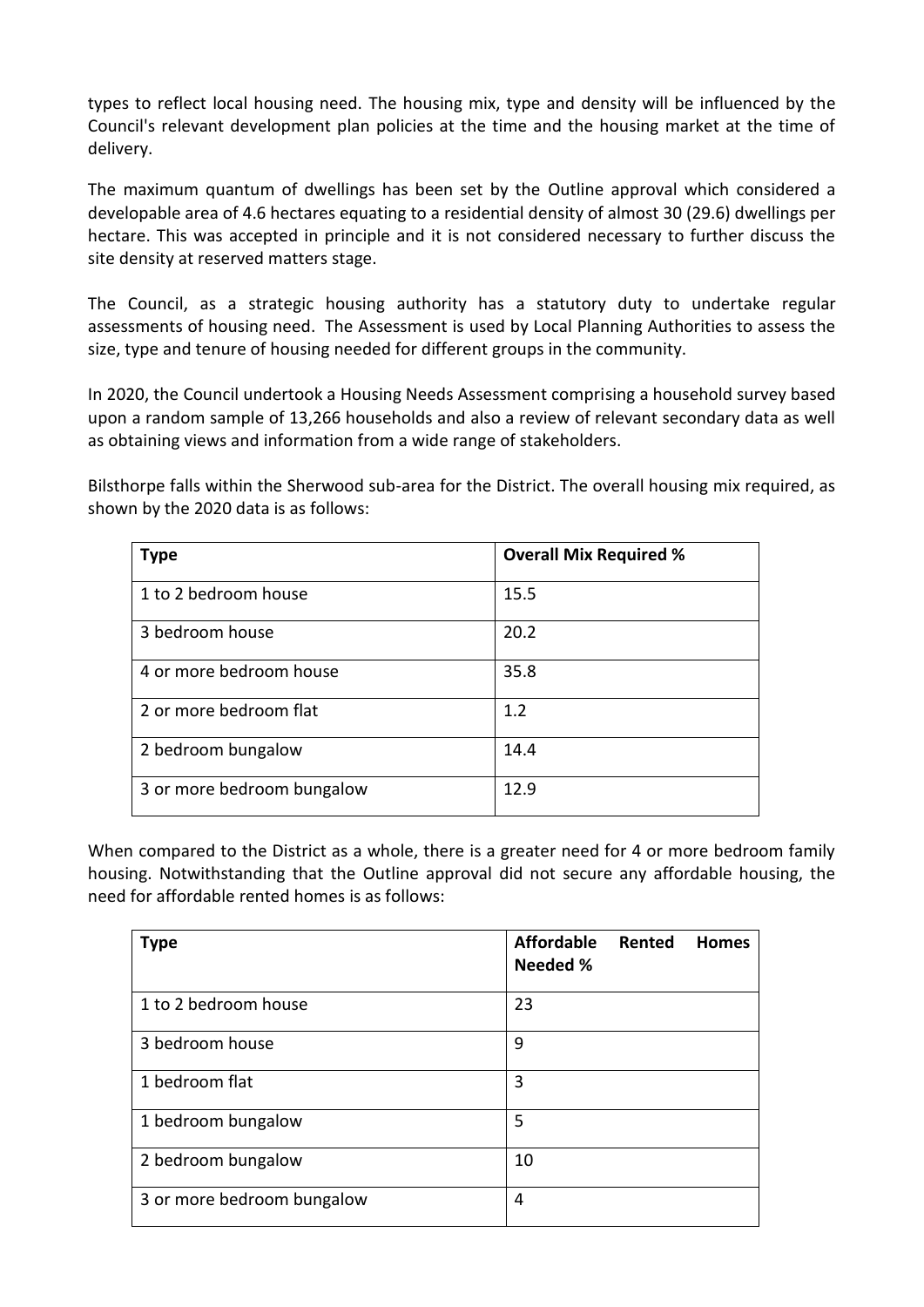The table below repeats the overall housing mix requirements for the sub area but with additional columns to show the percentages for the proposed development as originally proposed and then as revised.

| <b>Type</b>                | <b>Overall</b><br><b>Mix</b><br><b>Required %</b> | Proposed<br><b>Development</b><br>(Original<br>Scheme) % | Proposed<br><b>Development</b><br>(Revised<br>Scheme) % |
|----------------------------|---------------------------------------------------|----------------------------------------------------------|---------------------------------------------------------|
| 1 to 2 bedroom house       | 15.5                                              | 8.8                                                      | 8.8                                                     |
| 3 bedroom house            | 20.2                                              | 25                                                       | 26.5                                                    |
| 4 or more bedroom house    | 35.8                                              | 61.8                                                     | 60.3                                                    |
| 2 or more bedroom flat     | 1.2                                               | $\overline{0}$                                           | 0                                                       |
| 2 bedroom bungalow         | 14.4                                              | 4.4                                                      | 4.4                                                     |
| 3 or more bedroom bungalow | 12.9                                              | 0                                                        | 0                                                       |

The 'ranking' of the percentages would align with that shown in the recent housing needs evidence (i.e. the greatest delivery would be four or more bed houses, followed by three bed houses). However, the clear discrepancy is the significant skew to larger 4 or 5 bed units which as a consequence leaves the overall bungalow provisions at 4.4% rather than what would combine to a 27.3% need (for both 2 and 3 beds) from the survey.

Matters of housing mix were subject to discussion at pre-application stages and as a consequence the application submission has been accompanied by a Housing Mix Report prepared by DLP Planning. This document includes a review of the 2020 Housing Needs Assessment but also seeks to analyse any other relevant information regarding housing mix and housing delivery in the Sherwood Sub-Area and Bilsthorpe. The document draws attention to paragraphs 2.6 and 2.7 of the Council's Housing Needs Assessment which confirms that 17% of the District housing stock is bungalows, whereas 26.5% of the housing stock in the Sherwood sub-area is bungalows. A case is also made that meeting the needs of older persons goes beyond bungalow provision (a point which is not disputed).

The document analyses dwelling commitments in Bilsthorpe specifically concluding that four bed dwellings make up 15% of total committed developments (thereby falling short of the 35.8% requirements from the housing needs data). It goes on to state:

*6.15 With respect to provision of bungalows, whilst only 3% of existing dwelling commitments in Bilsthorpe Parish are for bungalows, when factoring in the recent 30 total completions for Bilsthorpe, the total percentage of bungalows increases to just under 9% (16 bungalows from 181 dwellings).* 

It is material that since the Outline approval (and indeed since the pre-application discussions), the authority has debated matters of housing need in Bilsthorpe in a public inquiry forum. Through the Planning Inspectorate, planning permission has been granted for 85 dwellings at the other end of the village (off Eakring Road) under planning reference 20/00873/FULM. The Inspector's decision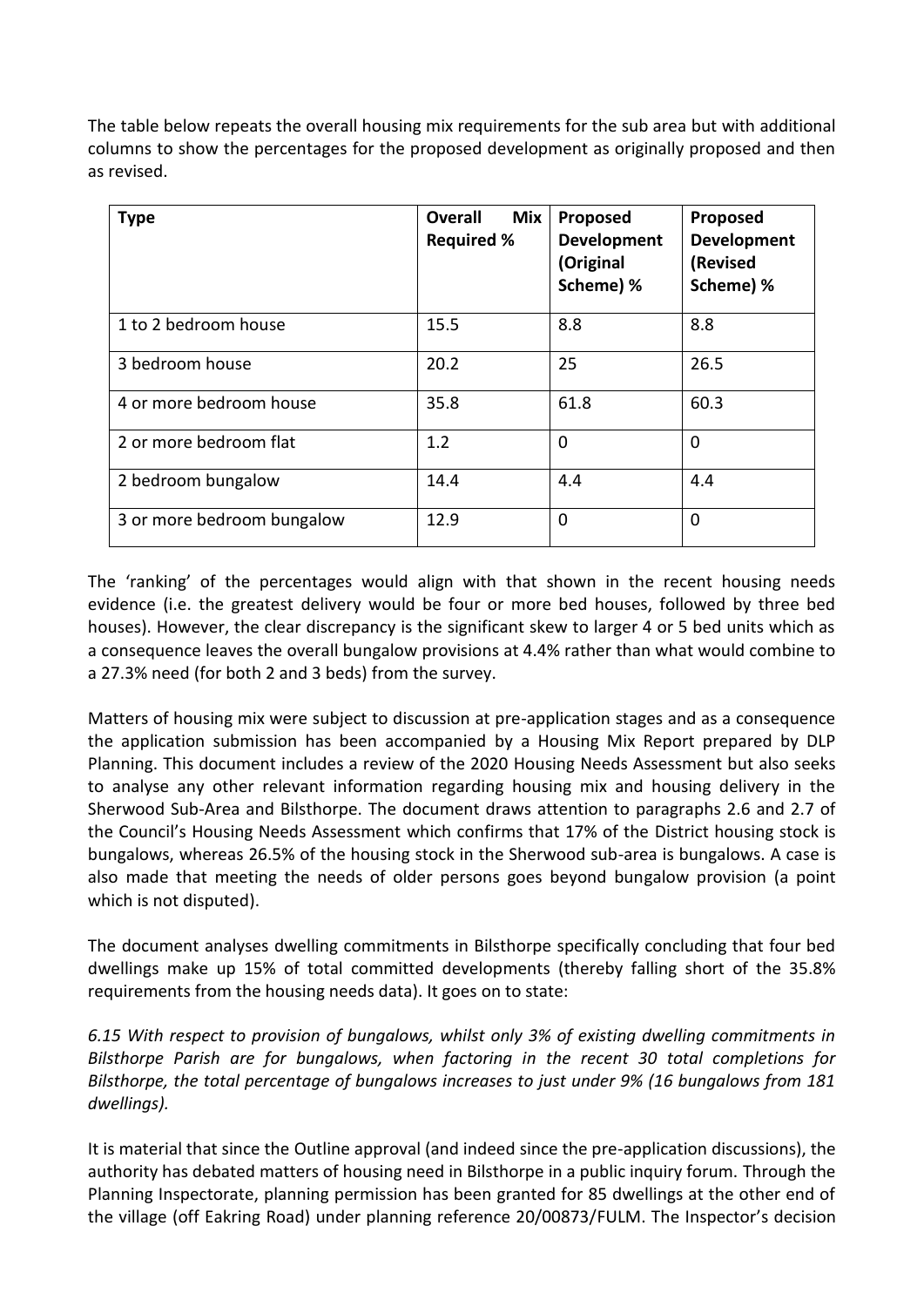makes the following comments on housing mix and whether it will meet the housing needs in the area:

*45. The study also identifies a need for 2 and 3 bedroom bungalows to meet the needs of older people and those with disabilities. To a lesser extent there is also a need for one and 2 bedroom flats. There are no bungalows or flats proposed as part of the scheme. Nevertheless, the Council's Housing Need witness identified that the district is well served by bungalows and I am cognisant of the fact that bungalows do not represent the only means of providing for an ageing population and bungalows are not the only means of ensuring a dwelling is adaptable for disabled needs. The Council's Planning witness confirmed that there is no policy requiring bungalows to be occupied by older people and I was not directed to a policy requiring a specific percentage of new homes to be built to accessibility standards, irrespective of the recommendation for such a policy inclusion in the HNA.* 

*46. At the Inquiry the Council acknowledged that every site cannot meet every need. I am satisfied that the housing mix proposed would make a positive contribution in meeting a housing need for which there is significant demand in the area and therefore would fulfil expectations made in allocating the site.*

There are two ways to look at the above paragraphs. The first, is that the Inspector's assessment would be directly applicable to the current application (with the exception that this scheme does include 6 bungalows). The second, is that in approving this reserved matters proposal, there would be three extant planning permissions in Bilsthorpe totalling 341 dwellings where just 6 dwellings, i.e. 1.8%, would be bungalows. (The other extant permission being the 120 unit Gleeson scheme at Oldbridge Way which includes no bungalow provision – 20/00642/FULM).

It is fully appreciated that an individual development, even when it's for as many as 136 units, could not be expected to deliver every type of housing but there are no other housing allocations in the village. Therefore any further bungalow provision would be entirely reliant on windfall applications.

Housing mix has again been subject to discussions during the life of the application and whilst the applicant has made marginal revisions (essentially 2 additional three beds and 4 additional five beds with 6 less four beds) the bungalow provision proposed remains at just 4.4%.

The applicant has put forward a well-structured and considered case and it is not disputed that recent housing completions in the village have been skewed towards bungalows (presented as at least 45%) including a 7 unit scheme at Scholars Way and 6 units at Goodman Close. In fact, all recorded (Land Registry data) new build dwellings sold in Bilsthorpe in the past 5 years are bungalows. This is perhaps unsurprising given the status of the allocated sites (i.e. either in planning stages or recently acquired planning permission) but is still a notable statistic. Unfortunately as evidenced through the recent public inquiry, I do not consider that the housing needs data alone is enough to justify a refusal purely on the basis of a lack of bungalow provision. The lack of adherence to the recent 2020 housing needs data does however weigh negatively in the overall planning balance.

# Landscape / Visual Impact including Trees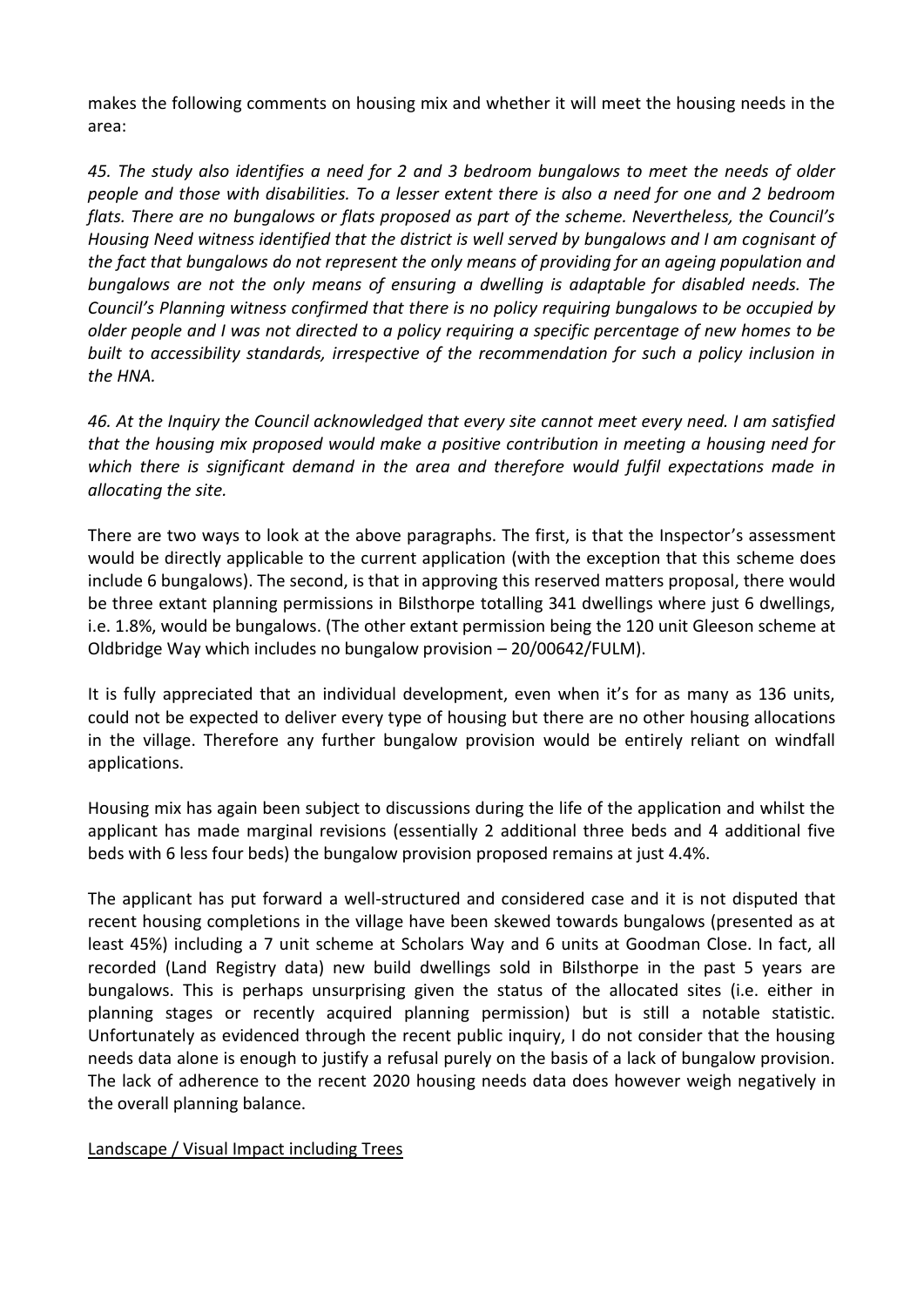The site represents previously developed land once occupied by an industrial egg packing factory. Whilst the built form associated with this use has now been demolished, it is clear from aerial imagery (2013) that the site previously displayed very different visual characteristics:



The extant Outline approval has accepted the principle of the residential development of the site which will clearly have fundamentally different landscape and visual characteristics to both the previous land use of the site but more importantly the site as existing which is primarily overgrown, low lying shrubbery.

The site is unusual in that it was not allocated as a whole in the Development Management and Allocations DPD, but rather a combination of a site with planning permission and a residential allocation for around 55 dwellings. Nevertheless, the design guidance in the specific allocation (Policy BI/HO/2) is still considered relevant to the current assessment. In particular, the policy states that development on the site will be subject to an appropriate design which addresses the site's gateway location and manages the transition into the main built area. In this respect Officers agree with the stance of the design and access statement that the eastern boundary of the site is the most sensitive, given that it can be viewed on the approach to Bilsthorpe from the open countryside.

As per the layout indicated at Outline stage, the proposed site layout seeks to address the site allocation policy requirement through a wooded tree belt on the eastern boundary of the site. This native woodland belt buffer would be 5m in width albeit the original planting schedule submitted to accompany the application did not give details of specimens / heights to be planted. This has since been provided showing the species proposed but also that heights of planting would be up to 3.5m. The intention is for the buffer to be marked by a fence allowing wildlife benefits with gated access for maintenance from the adjacent open space.

Clearly the buffer would not entirely screen the development noting that the proposed houses would be visible above it. However, one of the main areas of public open space would also be adjacent to the eastern boundary which would limit the number of residential curtilages which share their boundaries with the open countryside. Visually, the wooded landscape with the roofs of the houses beyond would not be an uncommon expectation on approach to a village. Thus, subject to the trees within the wooded tree belt being planted in accordance with the planting specification submitted, the approach to the transitional arrangement between countryside and built form is considered to be acceptable.

As existing there are areas of dense tree cover predominantly around the boundaries of the site but also along the previous access driveway. The application has been accompanied by a Tree Survey showing that the majority of the trees within the site are fast growing cypress trees, planted to screen and provide an ornamental landscape to the factory. A total of 29 individual trees and twenty groups of trees were surveyed. Of these, fifteen trees were identified as retention category 'B' and thirty-three trees/groups were identified as retention category 'C'. One category 'U' tree/stump was identified. There were no retention category 'A' trees identified.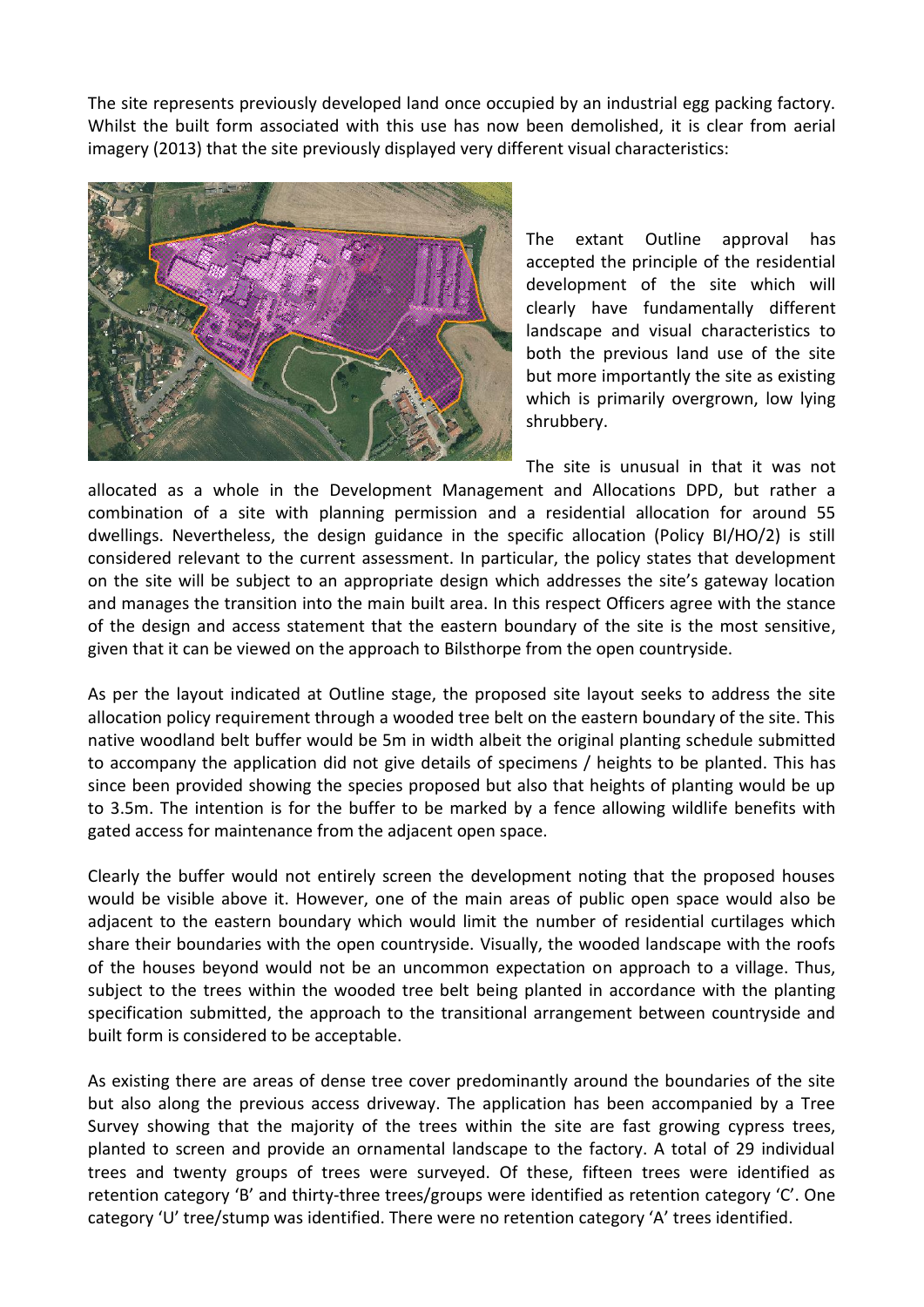A number of individual tree specimens are intended for removal albeit none of which are Category B. There are some crown lift works proposed to Category B trees but the vast majority of the higher quality specimens are not expected to be affected by the development. The loss of tree specimens would be balanced by proposed mitigation planting which includes individual specimens within plot frontages as well as specimen trees 'extra heavy standards' along the site entrance and frontage with Kirklington Road. This is welcomed in the context of paragraph 131 of the NPPF which acknowledges the contribution which trees make to the character and quality of urban environments and sets an expectation for new streets to be tree lined.

One of the neighbor representations received during the application made reference to the proposed works to 'T46' which is a Category C Ash tree positioned at the end of The Acorns (south west corner of the site). The Tree Survey details the need for a crown lift and crown reduction to the eastern side of the tree but also comments that the tree is located on neighbouring land. However, the revised plans showed that the tree would be reduced to a wildlife stump. This has been subject to discussions with the applicant and the Tree Officer and it has been confirmed that the tree is within the title boundary of the site and thus the Tree Survey is inaccurate in terms of ownership. It has been negotiated that the tree is suitable for retention and therefore the site / landscaping plan has been updated to reflect the works now proposed (rebalancing of the canopy and removal of deadwood).

The application has been assessed by the Council's appointed Tree Officer. Their original comments required further consideration for more native species (in the context of the proposed landscaping) and greater biodiversity but on the basis of the latest landscaping schedule the Tree Officer has agreed that the soft landscaping details proposed are acceptable.

#### Layout and Dwelling Design including Parking

Policy DM5 states that the rich local distinctiveness of the District's landscape and character of built form should be reflected in the scale, form, mass, layout, design, materials and detailing of proposals for new development. Paragraph 126 of the NPPF (2021) states that the creation of high quality, beautiful and sustainable buildings and places is fundamental to what the planning and development process should achieve.

The NPPF sets an expectation for local planning authorities to make appropriate use of tools and processes for assessing and improving the design of development including specific reference to frameworks such as Building for a Healthy Life (BHL). The Design and Access Statement includes an assessment of the development against the 12 criteria of Building for Life 12 (the predecessor for BHL). The original 12 point structure and underlying principles within Building for Life 12 are at the heart of BHL. According to the applicant's assessment, the scheme would score a green light against all of the 12 criteria.

The following outlines an Officer assessment of the scheme against BHL.

#### **Integrated Neighbourhoods**

#### *Natural connections*

The site is at the south eastern edge of the village envelope and is not at present publically accessible. The only existing connection to the site is the now redundant vehicular access from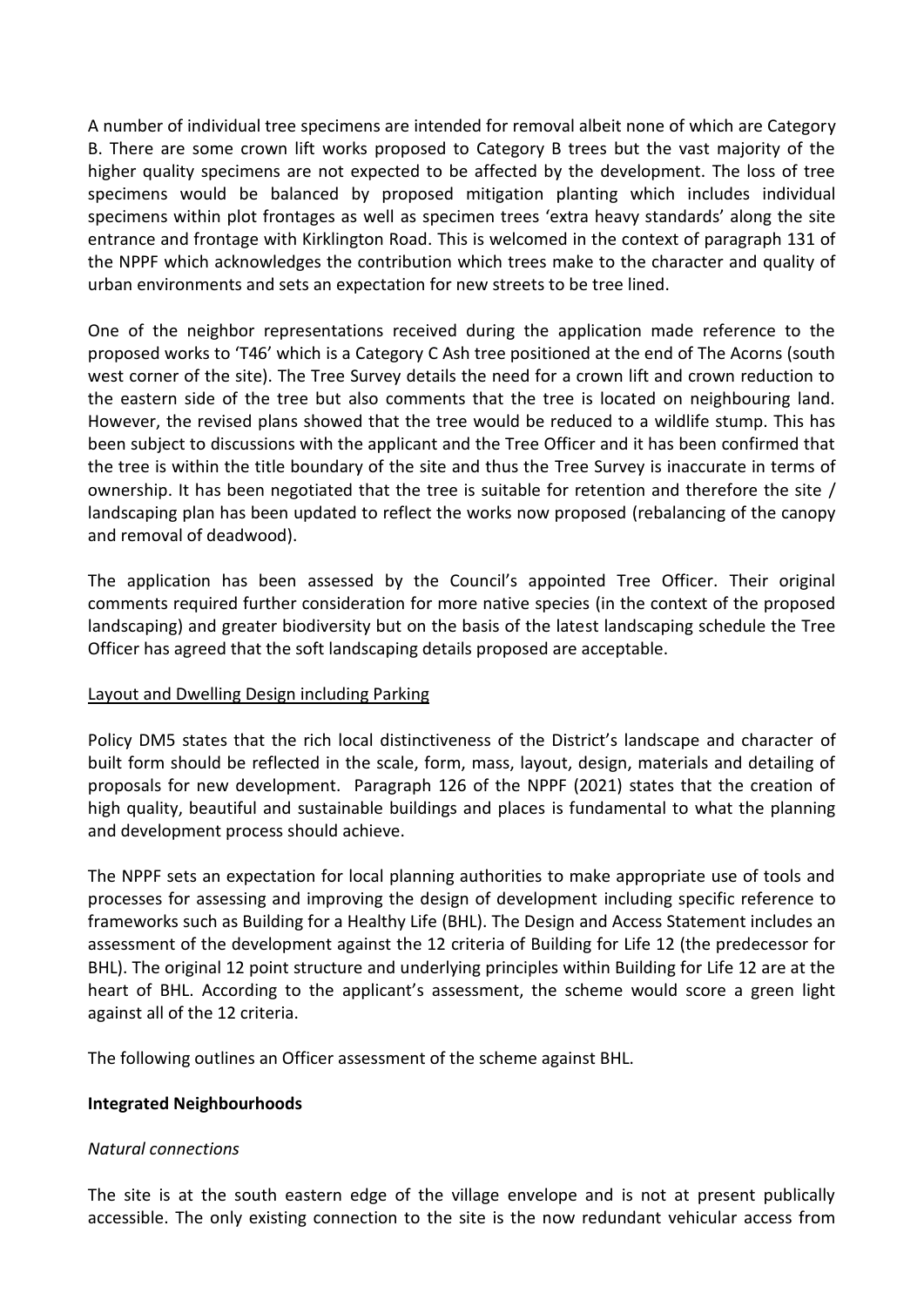Kirklington Road along the southern boundary of the site. Given the size of the site, and that it is within the village envelope, the number of residential curtilages which the site adjoins is limited to just 10 in total. These are towards the south western corner of the site and predominately relate to boundaries shared with rear gardens. Plot 105 would however be adjacent to the end of a private access drive known as the Acorns. There is a slight missed opportunity in that the plot turns its back / side elevations on the private access drive but it is appreciated that there are land ownership issues which would prevent the vehicular access for the plot being through this connection.

Although the main point of connection along the southern boundary would be altered slightly, this is not fundamental and if anything would bring the access point marginally closer to the rest of the village. There is pedestrian footways from the access to the rest of the village.

There is an existing public right of way approximately 425m from the eastern boundary of the site but the intervening distance is agricultural land outside of the applicant's control and therefore there is no obvious solution to introduce connectivity to this path.

Given the positioning of the site at the edge of the village, it is considered that the proposal has done enough to demonstrate connectivity to the wider site context.

In terms of the connectivity within the site, it is notable that NCC Highways in their original consultation response noted the lack of connectivity within the site with the layout forming a series of cul-de-sacs (their comments made in the context of vehicle movements rather than pedestrian desire lines). I would concur that connectivity within the site on the original scheme was poor. Other than a footpath link through the main area of public open space, the proposal was predominantly a series of shared drives which lead to nowhere which would be frustrating to residents as pedestrians would be forced to follow the footpaths around the vehicular accesses which are often longer more convoluted routes (with the exception of the footpath through the public open space).

BHL specifically identifies that a 'red' development (based on a traffic light system) is likely to have single or limited points of access; have an extensive use of private drives and internal streets and paths that are not well connected or are indirect.

The applicant has sought to address connectivity through the revised scheme with the main change being a linkage in the road network at the north eastern corner of the site: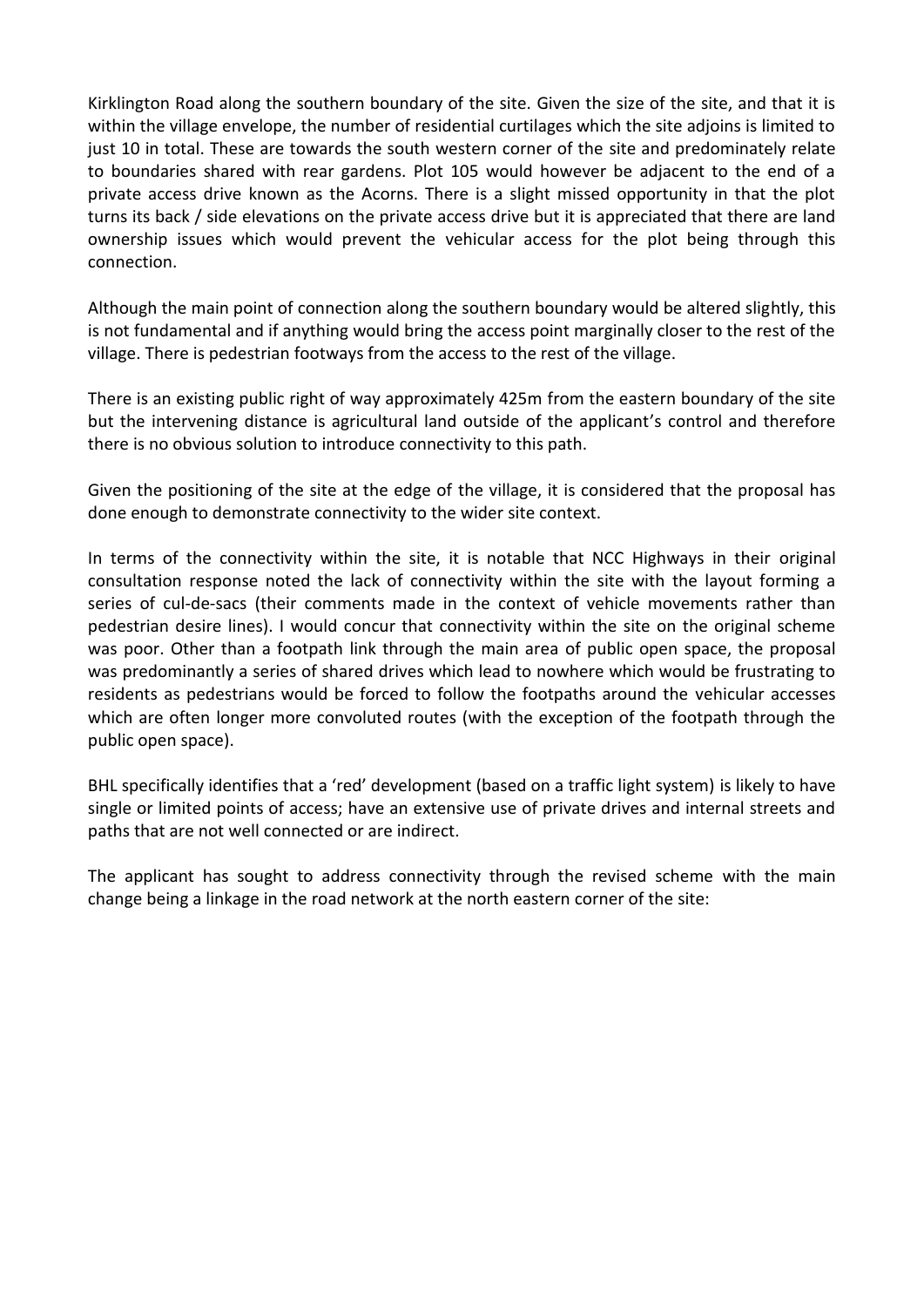

*Original scheme Revised scheme*

It is accepted that anything other than a single point of access is unrealistic given the limited amount of the site which shares a boundary with Kirklington Road. The revised plans do show some improvements to overall connectivity and Officers accept that any further interventions are likely to affect the quantum of development which in turn would affect the overall viability and deliverability of the scheme.

# *Walking, cycling and public transport*

In some respects this links back to the previous assessment that pedestrians and cyclists would be largely reliant on the pavements adjacent to the road network with the only notable shortcut being the path through the main area of public open space. There are however some pedestrian paths which cut across the verge on the wider bends on the main access road creating a slightly shorter route.

Kirklington road is subject to a 40mph speed limit, with the site frontage having a speed limit of 30mph, this limit will be extended to the eastern end of the site to improve safety and reduce vehicle speeds. A pedestrian refuge will be added into a priority junction with a ghost island to reduce the overall crossing width for Kirklington Road.

In terms of public transport, there is a bus stop located approximately 400m from the centre of the site on Kirklington Road and Farnsfield Road and the Section 106 which accompanied the Outline permission includes a contribution of £17,000 to be used towards existing bus stop provision within the vicinity of the property.

# *Facilities and services*

The facilities and services which the development will provide have been dictated by the Outline approval in accordance with the triggers set by the Developer Contributions SPD. The Parish Council have an active engagement with the improvement of existing facilities and the money secured through this proposal will be valuable to both the proposed occupiers of the dwellings and the existing local community.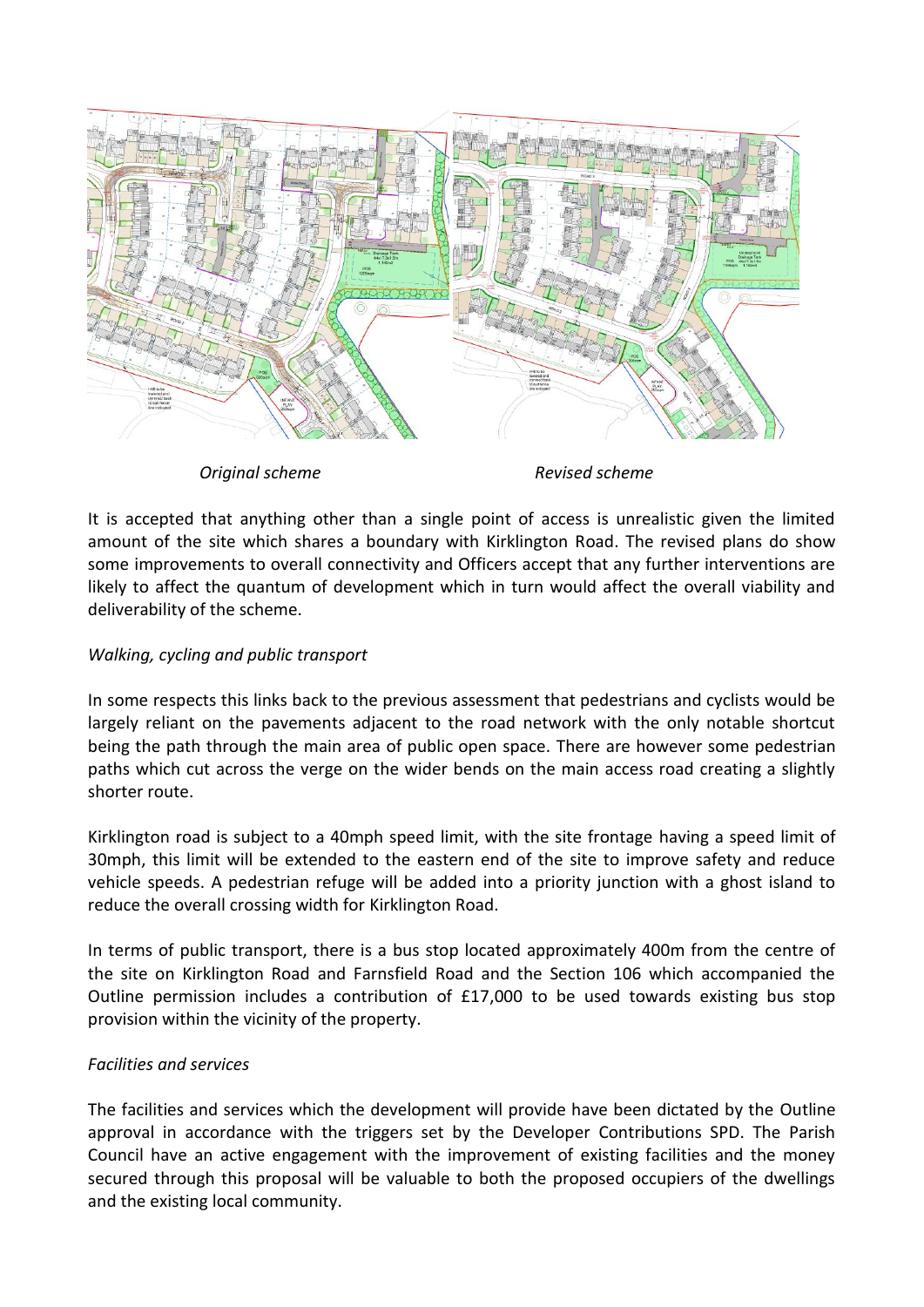The site itself would be generously served by three distinct areas of open space which include areas for infant and junior play. The areas of open space are well overlooked by principle elevations which will create attractive and usable environments.

### *Homes for everyone*

This category would link back to the above section on housing need. As above, it is still considered that the proposal could be improved if more bungalows were provided given the results of the recent housing needs data.

## **Distinctive Places**

## *Making the most of what's there*

Given the brownfield nature of the site, there aren't many features to take into account in the design of the scheme. The Design and Access Statement includes an opportunities and constraints plan which shows existing site circumstances have been considered. The site does benefit from being almost entirely surrounded by the open countryside and the houses at the edge of the development would have the knock on benefit that their rear gardens would overlook the countryside beyond (particularly notable in the context of the houses along the northern boundary which would have north facing rear gardens).

Another benefit is the placement of the majority of the proposed bungalows adjacent to the existing residential boundaries to create a sensitive transition in terms of building heights. The positioning of houses at the end of roads is also welcomed as these would be a more attractive desire line moving through the site (i.e. rather than gaps in the street scene or parking areas).

There are some direct contradictions with the aspirations of BHL however, for example the retention of existing hedgerows which appear to have been placed in rear garden boundaries (Plots 13 to 24). The applicant has responded specifically to this point contending that the only way to avoid this would be to front the hedge with a single sided carriageway which would be expensive and an inefficient use of the land. A hit and miss fence is proposed to enable the hedge to be retained but it would be reliant of individual plot owners not removing the hedge at a later date which would be difficult for the LPA to control.

#### *A memorable character*

The Design and Access Statement contends that the building forms, materials and elevational treatments have been designed to be appropriate to the local context. Nevertheless, the applicant is a national house builder and therefore as expected, the house designs are reliant on a standard product which in the case of Harron Homes are of a neo-Georgian style. Dwellings exhibit features such as projecting gables; varied ridge lines; bay windows and porches. Materials would vary throughout the site with the two main pallettes being red and buff bricks (heavy predominance of red brick).

The dispersed areas of open space throughout the site will assist in creating memorable features when users are navigating the wider development as too will the aforementioned positioning of houses at the end of the roads. This is a direct result of a design evolvement as this was not the case at pre-application stage.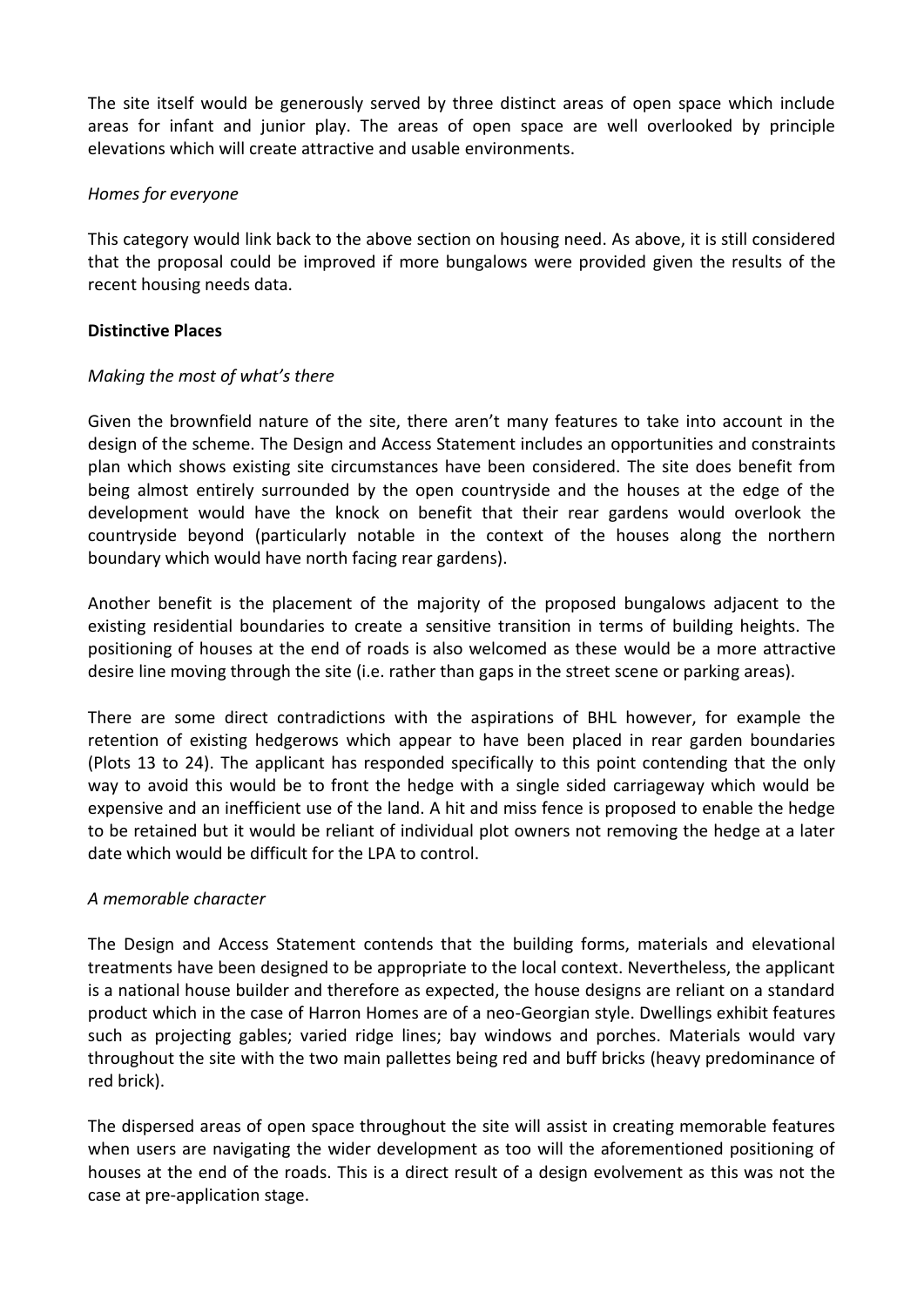Despite being a national house builder, the house types promoted do display visual intrigue. Landscaping is also offered as a primary source of character through the use of street trees. For a modern development of this nature, the character is considered to be memorable which is welcomed.

### *Well defined streets and spaces*

Notwithstanding the overall skew to a car dominated scheme, the street scene will be defined by landscaping. On the whole, corner plots have been specifically designed to have a dual aspect with ground floor projecting gable windows on the side elevations. These will create active frontages which would be more welcoming for pedestrian movement.

Boundary plans have also been submitted which show a variety of boundary treatments including brick walls at more prominent positions (a benefit compared to having close boarded fences against the highway).

## *Easy to find your way around*

As above, the revised scheme is improved in terms of overall connectivity reducing the number of cul-de-sacs. However, the Design and Access Statement discusses primary roads; secondary roads and private drives which would have varying highway specifications. There is also a distinction between design elements such as soft landscaping (e.g. secondary streets would have longer front gardens and private drives would be an open plan arrangement without hedges).

#### **Streets for all**

#### *Healthy streets*

As already identified, there are some factors of the street hierarchy which appear to have given consideration to pedestrians, (e.g. slight path shortcuts on bends to follow usual desire lines) but on the whole the streets have been designed with vehicles in mind. Although there are pavements on either side of the main access roads, there is nowhere in the street which would be inviting to stop and socialize (advocated as an example of a green scheme in BHL).

Benefits such as active frontages and street trees have already been identified as has the distinct areas of public open space throughout the site but the scheme is still not considered particularly exemplary in terms of healthy streets.

#### *Cycle and car parking*

Although the BHL document includes specific examples of what should be expected for cycle and parking provision, the Council has recently adopted an SPD on residential cycle and parking standards and therefore it is considered more relevant to assess the scheme against the provisions of this document. The relevance of this document was highlighted to the applicant at preapplication stages despite being in draft form at the time.

Despite a request at pre-application stages, the original application was not accompanied by a plot schedule demonstrating how many parking / cycle spaces had been allocated to each plot. The planning statement confirms that cycle parking would be within garages (and was therefore silent on plots without garages) but that electric vehicle charging facilities will be provided for all homes.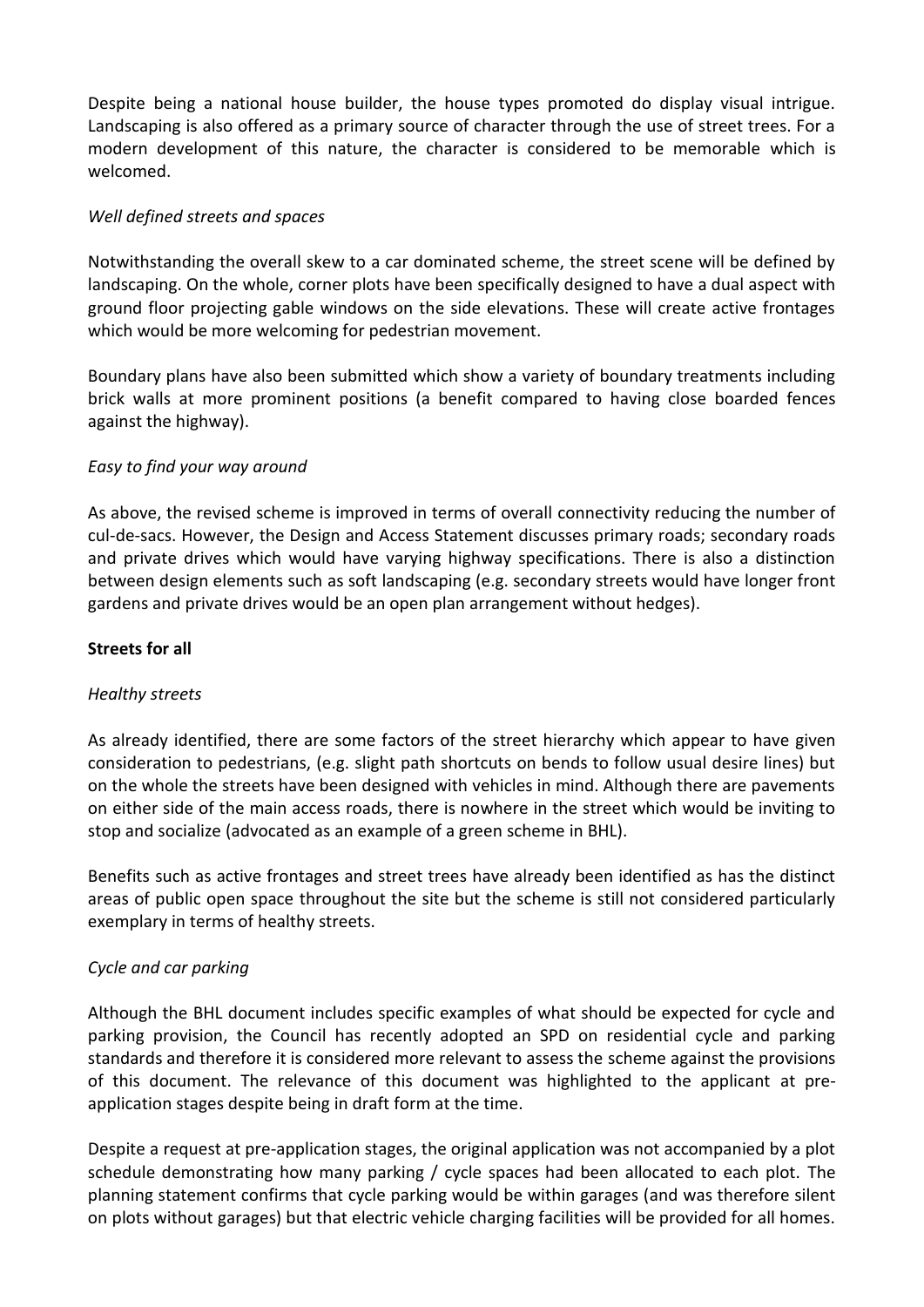This was also raised through the original comments of NCC Highways. Other issues were identified including an under provision of spaces for 3 and 4 bed dwellings and parking spaces not meeting the required dimensions set by the SPD. Highways Officers also raised concern that there were a number of examples of disassociated parking but in Officer's view this is limited to 3 or 4 plots which is not unreasonable for a scheme of this size.

A parking schedule has now been provided based on the latest plans. This shows number and size of spaces against the size of the dwellings and also indicates whether or not there is conformity with both NCC and NSDC guidance. For the avoidance of doubt, the recently published SPD on parking standards requires the 2 bed units to have 2 spaces and the 3; 4 and 5 bed units to have 3 spaces. Spaces should be a minimum of 3m x 5.5m with an additional 0.3m if bounded by a wall, fence, hedge, line of trees or other similar obstruction on one side and 0.6m if bounded on both sides.

Overall the sizes of spaces are considered appropriate, there are some cases where they would fall slightly short of the SPD requirements (e.g. spaces in tandem are not 11m in length) but this is where there would be space for cars to overhang into curtilages (rather than public highway) if necessary and therefore this element isn't considered fundamentally detrimental. There are also cases of three spaces in tandem but this only affects 3 plots which for a scheme of this size is considered acceptable.

In terms of the number of spaces, 17 of the three bed units would only have 2 spaces rather than the required 3 spaces. In the majority of cases (10 out of 17) this affects plots which have a garage but due to the size of the garage it cannot be reasonably counted as a parking space (Alderton house type). For completeness there are 6 plots which would exceed the parking requirements providing 4 or 5 spaces.

With the exception of the spaces for plots 93-96 (which notably is not a through road), parking spaces are well separated with street frontage landscaping.

It has been confirmed during the life of the application that cycle provision for plots without garages would be reliant on occupiers erecting sheds etc. in their rear gardens on the basis that not all residents want sheds and some prefer to optimize the rear garden for leisure uses.

The applicant has taken on board issues with parking provision during the life of the application and the revised scheme represents an improvement in terms of size and number of spaces. The scheme still does not entirely confirm with the advice within the SPD with the biggest discrepancy being that 17 of the 3 bed units would only have 2 spaces. However, it is accepted that for 10 of these plots at least, there would be ample garage space which would allow for cycle storage. In the absence of a formal objection from the highways authority it is difficult to see how these discrepancies would hold up a refusal in an appeal scenario.

# *Green and blue infrastructure*

The submitted layout plan is not overly specific in terms of the function of the areas of open space with the exception of the landscape buffer along the eastern boundary of the site which is intended to have a dual function as a wildlife corridor. Whilst there would be the aforementioned natural surveillance of the public open space, the areas of open space are not particularly well connected in terms of providing a wildlife corridor or a connected and accessible route throughout the site. In some respects this is not considered fundamental to this specific scheme given the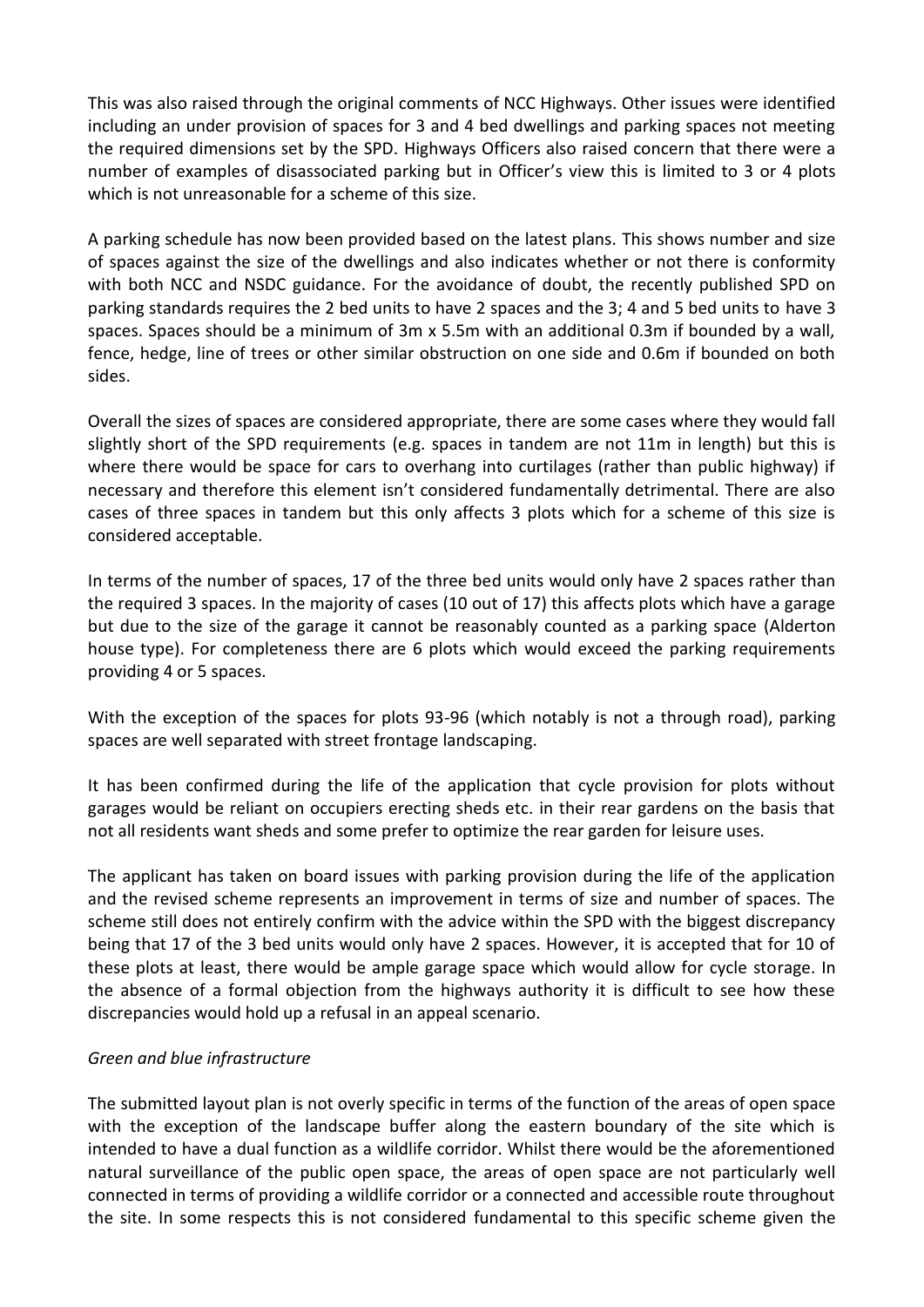open countryside which bounds the site would provide numerous habitats for wildlife but is still considered to be a missed opportunity of the overall design concept. The implications in terms of ecology are discussed further in the relevant section below.

# *Back of pavement, front of home*

As identified above, there would be strong boundary treatments throughout the scheme which would assist in defining the areas of public and private space. Set back of dwellings from the highway are generous (largely due to them being adjacent to parking spaces so requiring some length) but this would at least increase the opportunity for social interaction. It is stated that all units will have access to their rear gardens enabling waste and recycling provisions to be located at the rear of properties.

There is undoubtedly a reliance on parking in front of dwellings rather than to the side but the spaces are at least broken up with areas of landscaping.

Overall, given the constraints of the site, and the viability of the scheme which was explored in full at outline stages, it is considered that the scheme as revised has reached an appropriate level of design. There are however undoubtedly still compromises which will need to be explored in the final planning balance below.

## Impact on Highways Network

SP7 seeks to provide that developments should provide safe and convenient accesses for all, be appropriate for the highway network in terms of volume and nature of traffic generated, to ensure highway safety, convenience and free flow of traffic using the highway are not adversely affected, provide appropriate and effective parking and servicing provision and to ensure that new traffic generated does not create new or exacerbate existing traffic problems.

The assessment of the Outline application included a detailed account of the impacts of the development on the wider highways network with the main access being approved. NCC Highways have made reference to the access not taking the full opportunity of visibility in terms of land ownership but as above this is due to the need for the red line site location plan to match the site location plan approved at outline stage.

The development would be served by a single point of access from Kirklington Road with a priority junction and ghost island proposed to protect right turning vehicles and provide a pedestrian refuge. The existing access will be stopped up.

NCC Highways original comments raised a range of other issues which were passed to the agent during the life of the application for review. Some of the issues relate to design factors which have already been identified above (e.g., lack of overall connectivity and inadequate parking provision). Discussions were undertaken with NCC prior to the formal re-submission of the amended plans in an attempt to overcome their original concerns.

The revised comments acknowledge that the applicant has resolved the vast majority of the original issues during the life of the application. The exception to this being an area of ornamental planting being shown on the landscaping plans within the visibility splay adjacent to Plot 122. As suggested a condition could be imposed requiring this element of the landscaping plan to be updated. Although Plot 122 is a corner plot, the area of planting is marginal in overall context of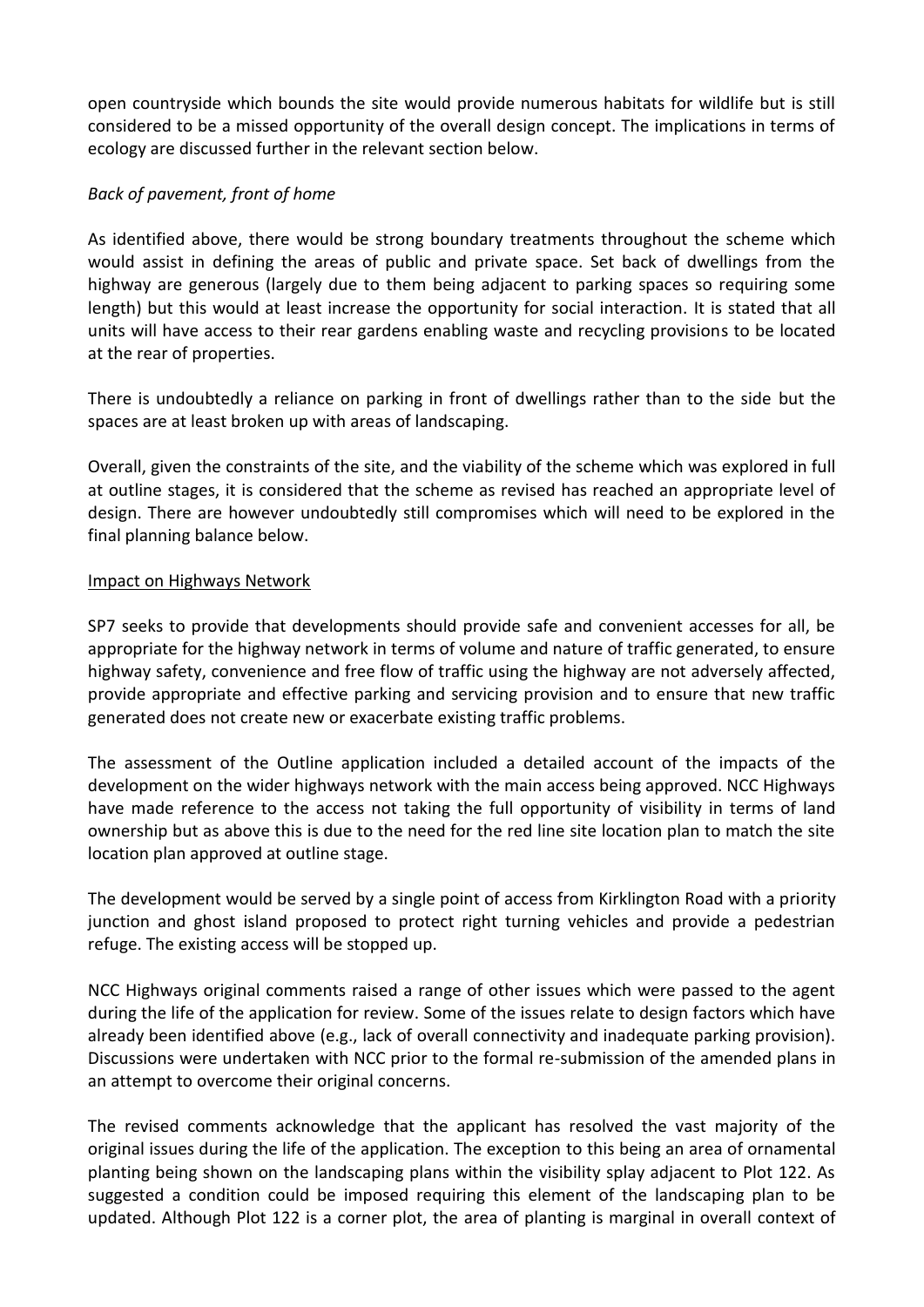the scheme and thus the loss to provide adequate visibility in highways safety terms is considered acceptable.

Subject to the above, and a number of other suggested conditions, NCC are content that the revised layout is acceptable. One of the suggested conditions relates to the access arrangements which were approved through the Outline permission however as discussed below, the conditions of the Outline permission will still stand and therefore the re-imposition of this condition is not necessary. On the basis of the revised plans submitted during the life of the application, the proposal is now compliant with Spatial Policy 7 in highways safety terms.

#### Impact on Amenity

A consideration of amenity impacts relates both to the relationship with existing neighbouring dwellings as well as the amenity provision for the prospective occupiers. Policy DM5 states that the layout of development within sites and separation distances from neighbouring development should be sufficient to ensure that neither suffers an unacceptable reduction in amenity including overbearing impacts, loss of light and privacy. For a development of this size there will clearly be numerous amenity relationships which require careful assessment.

There are a number of existing residential curtilages which would be potentially affected by the development proposed. Notably to the SE where plots have helpfully been annotated on the submitted plans.

The intention for Plot 134 to broadly follow the building line established to the west is welcomed. Clearly the outlook from these existing plots (i.e. no. 117 to 125 Kirklington Road) would fundamentally change but their rear gardens are of a sufficient length to achieve sufficient distances with the proposed development (between 25 and 35m). Perhaps the most affected property would be no. 125 Kirklington Road given that their boundary will be shared with three residential curtilages. There are some existing trees along this boundary which as per the submitted tree survey would be retained (albeit trimmed back). Although the application has been accompanied by a boundary plan, the plan annotations at this point of the site state that the exact fencing height is to be confirmed as the existing exceeds 1.8m. In addition to this, there is an area to the side of Plot 105 which states that the exact positioning and height of the boundary will need to be confirmed following hedge trimming etc. This is not considered to be a fundamental issue and could be solved by a condition seeking the details prior to the occupation of the affected plots.

There are also properties immediately to the west of plots 104 and 105. Plot 105 would be one of the proposed bungalows but Plot 104 has been amended to a two storey dwelling in the revised scheme. The side elevation of Plot 104 would be approximately 17m away from the nearest neighbouring property to the west. Although there would be two first floor windows proposed on the side gable of this plot, these would both serve bathrooms and therefore it would be reasonable to condition that these windows are obscurely glazed. On this basis the positioning of a two storey dwelling on this plot is not considered to amount to overbearing or overlooking impacts which would warrant concern, particularly given that the main bulk of the dwelling would be at an oblique angle to the neighbouring property.

Moving then to assess the amenity provisions for the proposed occupiers, each dwelling has been afforded an area of private amenity space. As to be expected these vary in size throughout the site but would be sufficient to meet the size of the dwelling to which they would serve.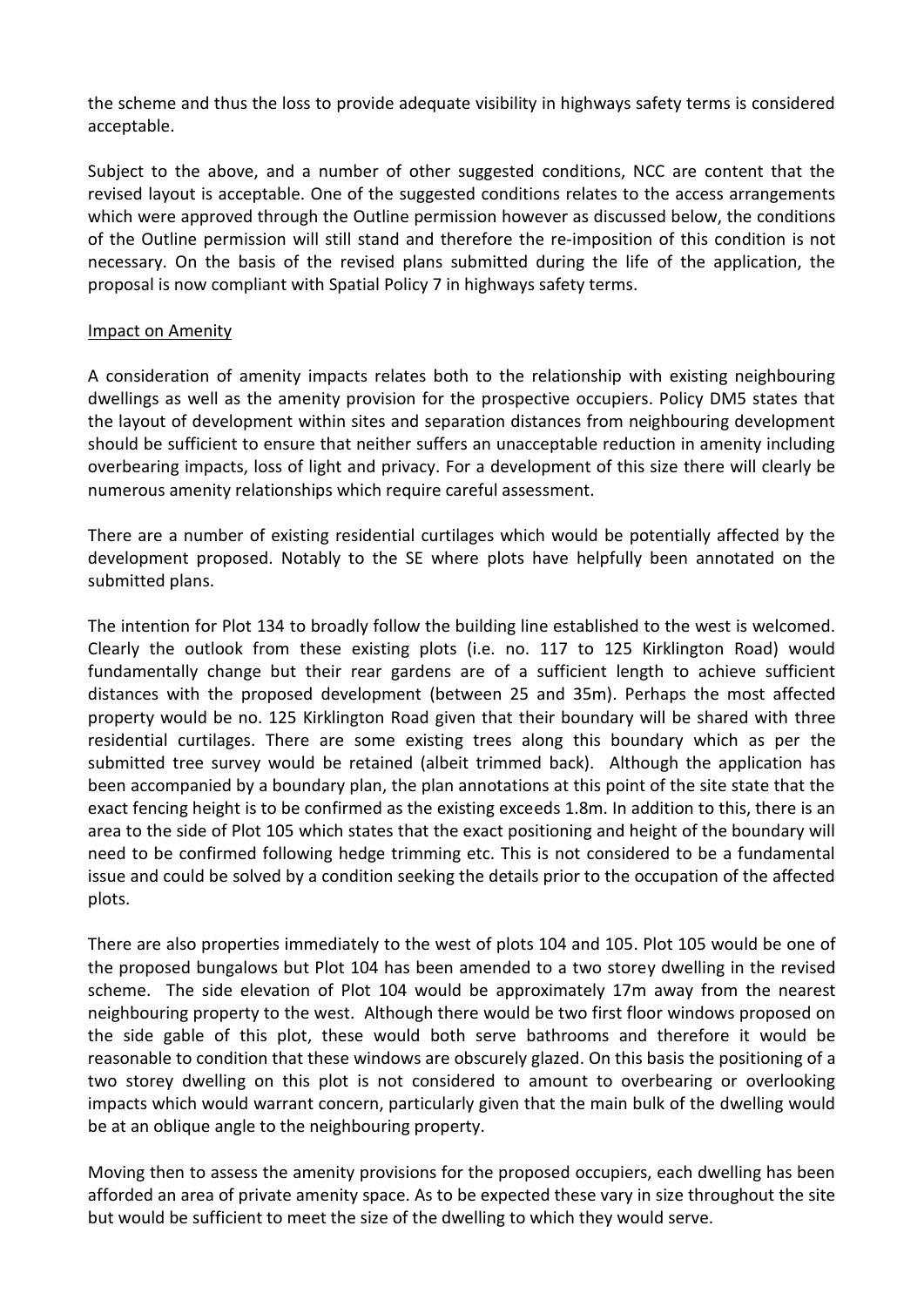Back to back distances within the site are limited. Where they do exist, they are typically between 20m and 23m but no less than 20m. In terms of side to rear relationships these would be no less than 11m. These distances are on the cusp of acceptance to safeguard against overbearing and overlooking impacts but in the context of a new residential development of this nature (across a relatively level site) are considered to be acceptable. No justification has been identified for the removal of permitted development rights on any of the plots (other than the aforementioned window obscurity for plot 103).

Overall I have identified no specific amenity harm which would warrant resistance of the proposal against the relevant provisions of Policy DM5.

## Impact on Ecology

Core Policy 12 of the Core Strategy seeks to secure development that maximises the opportunities to conserve, enhance and restore biodiversity. Policy DM5 of the DPD states that natural features of importance within or adjacent to development sites should, wherever possible, be protected and enhanced. Policy DM7 states that new development should protect, promote and enhance green infrastructure to deliver multi-functional benefits and contribute to the ecological network.

The NPPF incorporates measures to conserve and enhance the natural and local environment and outlines a number of principles towards the contribution and enhancements of the natural and local environment within Chapter 15.

As is discussed above, it is considered that the proposals have missed an opportunity to create an integrated ecological network within the site but it is too accepted that the site is mostly bounded by the open countryside and therefore this is not in itself a fundamental barrier to development (noting the brownfield nature of the site).

The application has been accompanied by a preliminary ecological appraisal based on a survey carried out in January 2021. This acknowledges that the vast majority of the site is occupied by crushed hard core arising from the previous demolition of buildings with pockets of grassland establishing in areas where thin soils have developed. At present the habitat lacks structural diversity and is dominated by willowherbs; thistles and other common course species. At the time of the survey, the site did however include a number of standing water bodies as well as scattered trees.

The ponds have arisen since the demolition of the buildings. The report specifically requires further eDNA analysis at the optimal time of year (suggested as April - May). This has been raised as an issue during the life of the application as it appears that the report was produced in February so it is not clear why these surveys were not commissioned.

A follow up letter has been received (dated  $6<sup>th</sup>$  September 2021) which outlines an agreement with NCC Ecology team to submit an appraisal instead of specific eDNA surveys (due to the time of year which they are required being missed). The appraisal concludes with the following:

*"Due to the absence of waterbodies likely to be used by GCN* [Great Crested Newts] *on the site, the limited value of terrestrial habitats and the lack of connectivity of the pond to other waterbodies within the wider landscape it is considered very unlikely that great crested newts will be present on site, however, precautionary working methods are recommended"*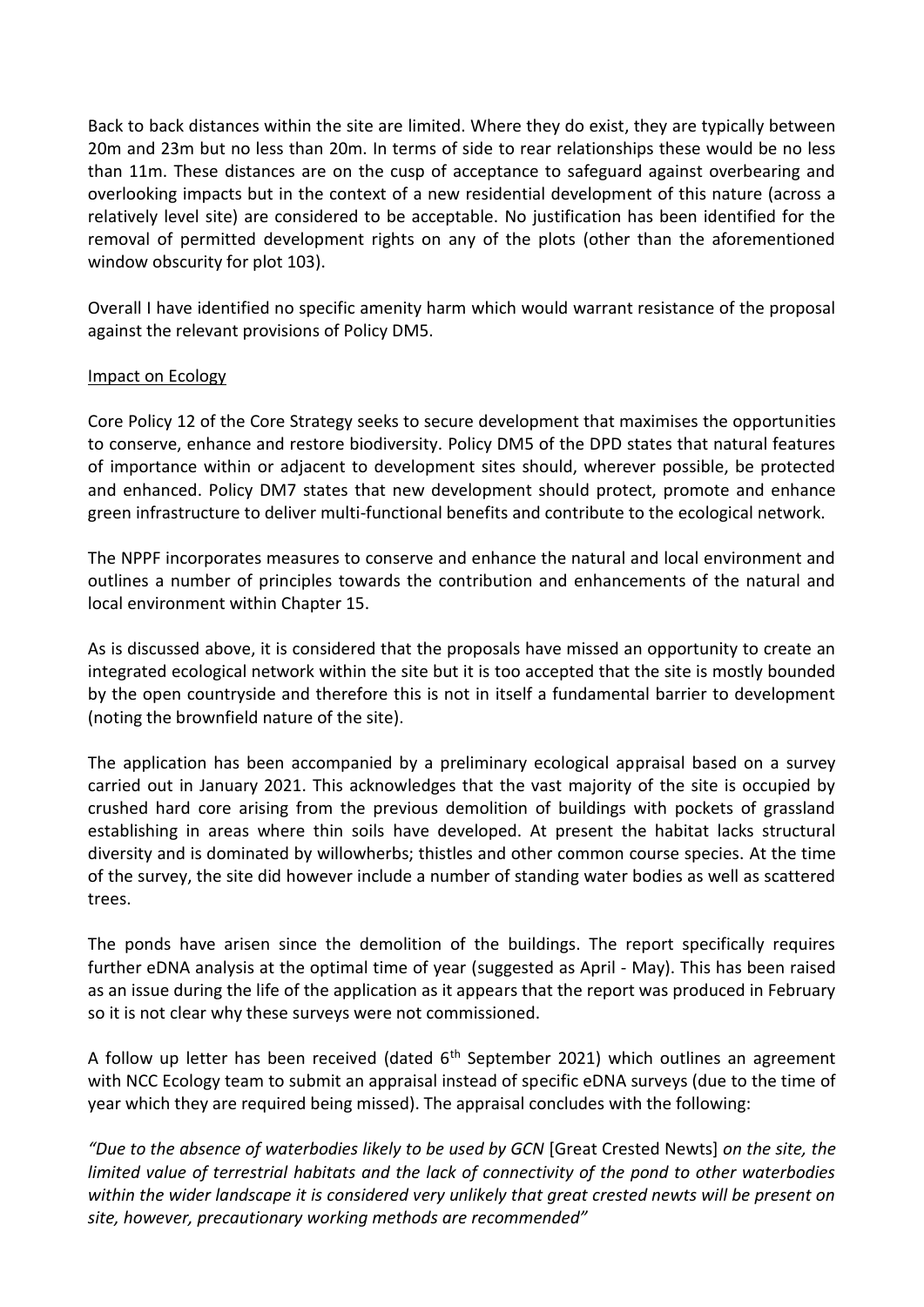It is notable that the letter explains that the approach was agreed with NCC and therefore a consultation has been undertaken to corroborate this. Unfortunately despite numerous consultation requests, no comments have been forthcoming from NCC Ecology and therefore it falls to Officers to determine if the approach taken is appropriate. The addendum letter has been provided by a qualified ecologist and includes details of a site inspection of the previous waterbody referred to in the original ecological surveys. At the time of the survey in August the previous areas of standing water were dry and entirely vegetated with terrestrial / ruderal species. It is appreciated that the survey was not undertaken at the optimal time of the year but aerial photography from earlier in the year has also been assessed.

On the basis of the evidence presented the presence of great crested newts is considered low and therefore it is not considered reasonable or necessary to delay the decision to insist on further survey works even taking into account the 'precautionary principle'.

The site provides some potential foraging and commuting habitat which is likely to be used by local bat populations. However, the scale and nature of the site suggest local populations will not be reliant on the site. Nevertheless a single activity survey is recommended to gather baseline information and outline specific mitigation requirements. A bat activity report has been received (the survey having been done in Summer). This found that the site attracts low levels of foraging by a limited range of common bat species. Based on these findings and the proposed landscaping, it is considered that the proposed development is unlikely to significantly impact local bat populations. The report includes a number of recommendations which are already secured through the Outline consent.

Existing hedges; scrub and trees is identified as providing a potential habitat for birds but no further surveys are considered necessary provided standard precautions are applied. The report is silent on the presence of the site within the buffer zone for the possible Sherwood Forest's potential Special Protection Area (pSPA). However, this was addressed at Outline stage (concluding the impact on nightjar and woodlark is likely to be minimal and therefore an appropriate assessment was not necessary) and it is therefore not considered necessary to repeat this assessment at this stage given it is part of the same residential 'project'.

No harmful impacts / further surveys are recommended in terms of water voles; badgers; hedgehogs or reptiles subject to precautions being in place during development works. Condition 017 of the Outline permission requires compliance thus ensuring the duty in relation to any protected species is carried out.

#### Impact on Flood Risk and Drainage

The site is within Flood Zone 1 in its entirety according to the Environment Agency maps. The application has been accompanied by a site specific flood risk assessment owing to the site area. This document states that development surface run off is proposed to discharge to the unnamed open watercourse located on the eastern boundary of the site. It is proposed to pump the foul water flows from the development to the existing 150mm foul sewer located at the junction of Meadow Grove and Kirklington Road.

The drainage principles have been reviewed by NCC as the Lead Local Flood Authority. No objections have been raised albeit a condition has been requested to agree the precise details with the overall aim being to demonstrate that the development will use SuDS as a primary means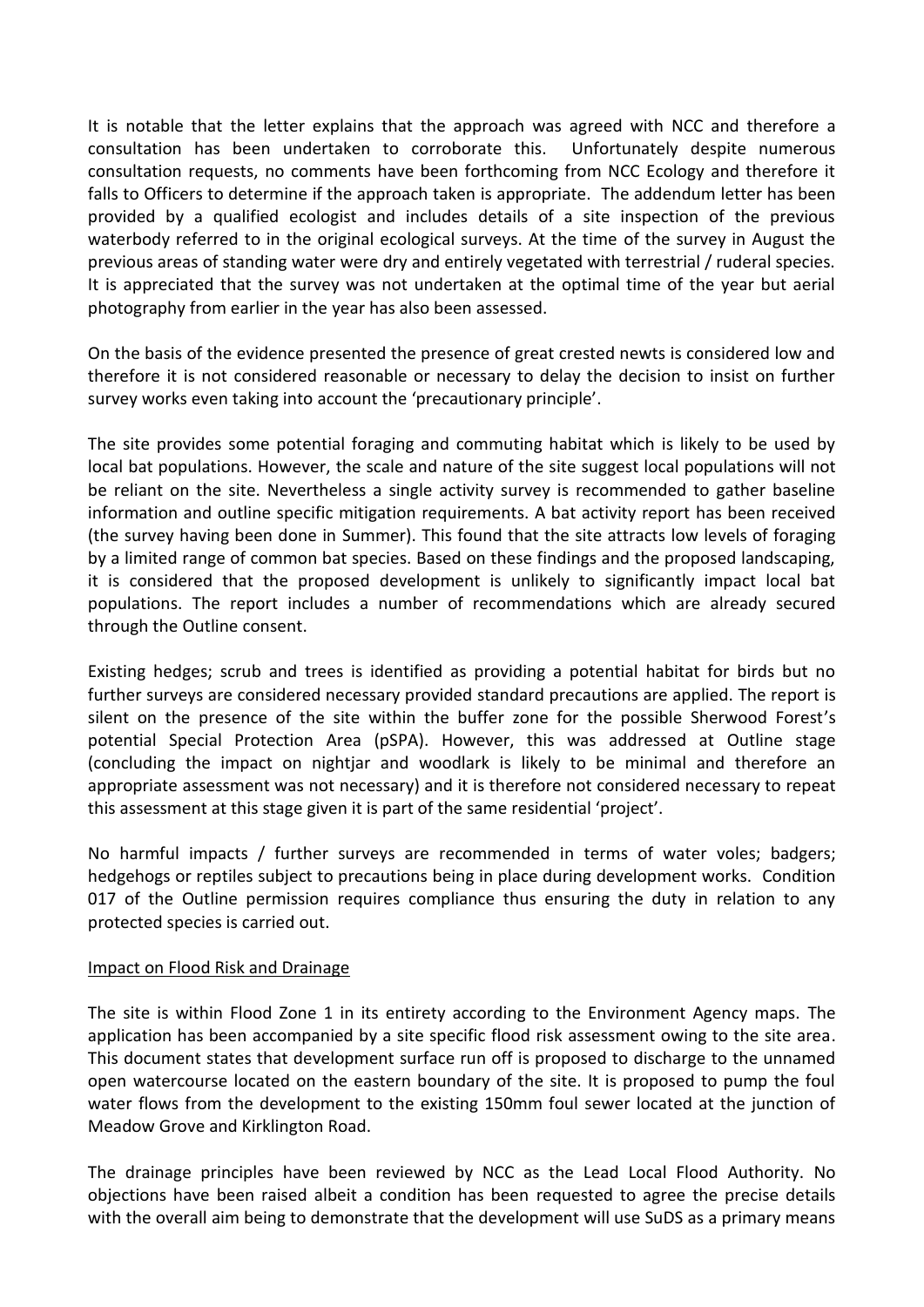of surface water management. The Outline consent already has a condition relating to the means of surface water drainage and therefore to impose one to the reserved matters consent as well is considered unnecessary. However, there is more detail to the requirements in the wording of the condition suggested through this application and therefore for completeness, this wording could be added as an informative to assist in the discharge of the Outline condition.

## Developer Contributions

The extant outline approval was accompanied by a Section 106 agreement. As above, this secured contributions towards

- Bus stop contribution to be used towards existing bus stop provision within the vicinity of the site - **£17,000**;
- Community Facilities contributions towards community halls, village halls and indoor areas for sport - **£188,253,52**;
- Children and Young people space not less than **575m**² to be provided on site;
- Education contribution to accommodate additional primary pupils **£332,195,29**;
- Libraries Contribution for library stock **£6,062**;
- Open space contribution to be used towards the provision of outdoor sports or recreation **£100,329.92**;
- Public Open Space not less than **1,872m**² to be provided on site;

Space for children and young people would total the 575m² required (broken down into 250m² for infant play and 325m<sup>2</sup> for junior play). The remaining areas of public open space would far exceed the S106 requirements and therefore the provisions of the S106 would be met in land take terms.

#### Other Matters

Colleagues in Environmental Health have requested a construction management plan be conditioned which would be a reasonable request for a development of this nature.

No conditions have been discharged since the time of the outline approval (May 2020). For the avoidance of doubt the conditions attached on the Outline application would remain relevant to the delivery of the development and therefore their repetition is not necessary in any reserved matters approval.

#### *Condition 1 – Time*

The reserved matters application has been received within three years of the outline decision. In order to comply fully with this condition, development would need to commence within two years from the date of the last reserved matters approval.

#### *Condition 2 – Details*

The current submission includes details of all reserved matters thereby complying with this condition.

*Condition 3 – Landscaping* The current submission includes landscaping details thereby complying with this condition.

*Condition 4 – No more than 136 dwellings*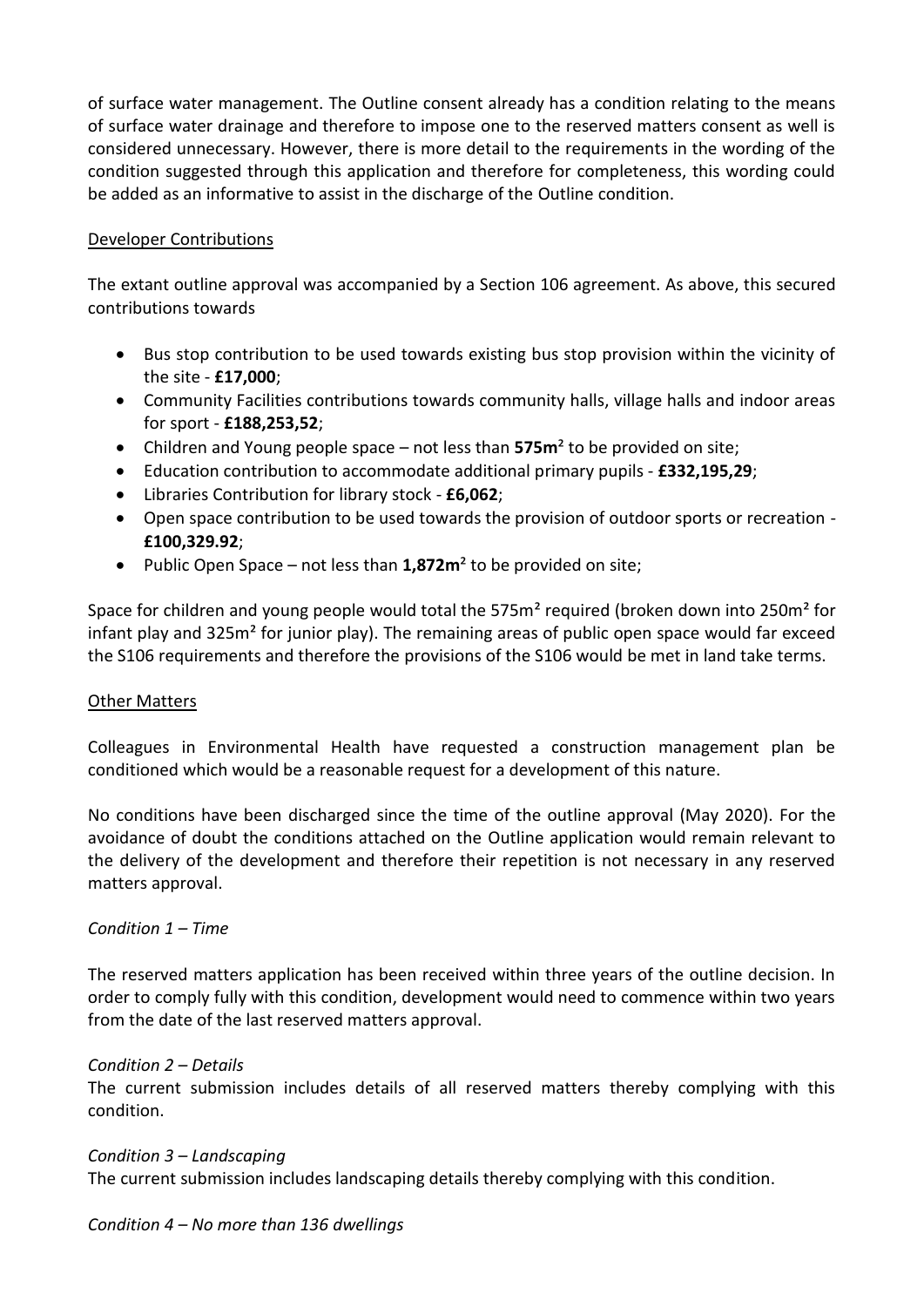The current submission is for 136 dwellings thereby complying with this condition.

## *Condition 5 – Existing and Proposed finished floor levels*

Existing site levels are included with the current application submission however the finished floor levels of the proposed dwellings will need discharging at a later date.

## *Condition 6 - Surface water drainage*

No specific details have been submitted regarding surface water drainage to date and therefore this condition will still need to be discharged prior to development commencing.

# *Condition 7 –Works during bird breeding season*

This condition will require ongoing compliance.

## *Condition 8 – Highways works in accordance with plan*

This condition will require compliance before the dwellings are occupied.

## *Condition 9 – Footway connection to bus stop*

This condition will require compliance before the 50th dwelling is occupied.

*Condition 10 – Roadway layout* The current submission includes roadway details thereby complying with this condition.

# *Condition 11 – Land Contamination*

A contaminated land report has been submitted during the life of the application and has been subject to consultation with colleagues in Environmental Health. Whilst the findings are not disputed, the original condition remains of relevance and will still need to be formally discharged at a later date.

# *Condition 12 – Archeological work*

A WSI has been submitted with the current application and reviewed by the Historic Environment Officer. The latest comments confirm that subject to deposition of the site archive and dissemination of the report to the Notts HER and Archaeology Data Service (OASIS) as detailed in the WSI the requirements of the archaeological condition have been met.

#### *Condition 13 – Piling Risk Assessment*

This condition will require ongoing compliance.

*Condition 14 – Contamination of site (EA condition)*

This condition will require discharging prior to development commencing.

*Condition 15 – Site remediation (EA condition)*

This condition will require discharging prior to occupation.

*Condition 16 – Contamination not previously found (EA condition)* This condition will require ongoing compliance.

# *Condition 17 – Updated Ecology Survey*

This has been submitted with the reserved matters application and therefore this condition has been complied with provided the precautionary measures are adhered to.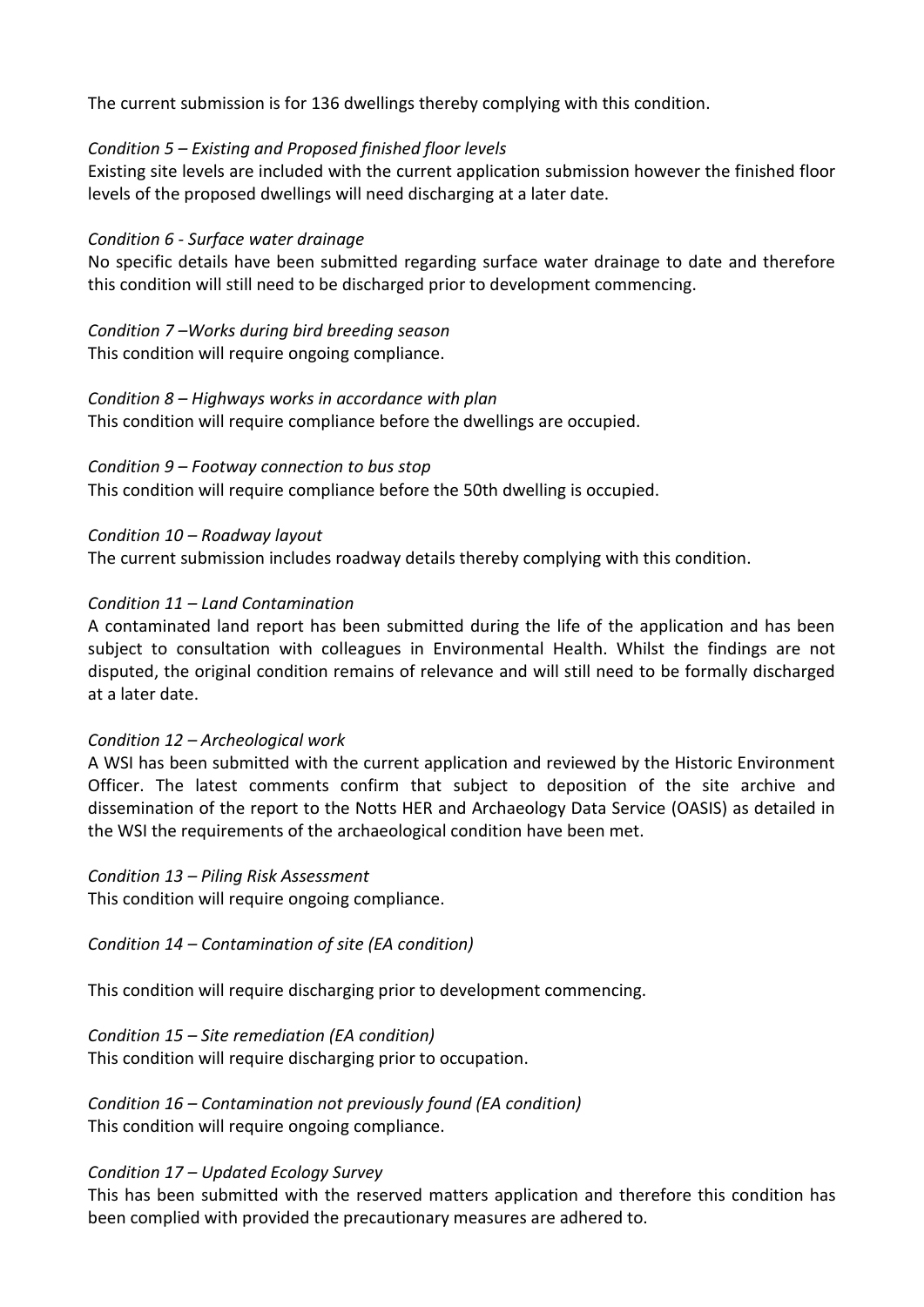## *Condition 18 – Ecological Mitigation*  This condition will require ongoing compliance.

## Overall Balance and Conclusion

The site has an extant Outline permission to allow for the residential delivery of the site in line with the aspirations of the Development Plan.

The Outline scheme was subject to a viability case which continues to limit the scope of what can be brought forwards in developing the site (i.e. Officers suggestion to reduce the quantum of development / increase the number of smaller bed units has been discounted). The scheme has been revised during its lifetime to marginally improve the overall housing mix and connectivity of the scheme. Whilst there remain to be compromises in terms of bungalow provision, the applicant has presented a persuasive case taking into account housing delivery in the village. In the context of the recent appeal decision at the Eakring Road site, Officers do not consider that there is scope to refuse the application purely on the basis of housing mix.

The appraisal above identifies other deficiencies of the scheme including a number of the three bed units not being served by enough car parking spaces in line with the recently adopted SPD. However, the overall placement of parking spaces is welcomed and as discussed above, the majority of the affected three bed units would also have garages, which whilst discounted as a parking space would at least be able to cater for cycle storage.

Members approved the Outline scheme with no provision for affordable housing and therefore this is not open for debate. The associated Section 106 did however secure a number of other contributions which will ensure the scheme does not add extra burden to the services in the village.

The development will make a meaningful contribution to the housing delivery of the District and in the absence of any formal objections from statutory consultees, Officers have attached positive weight to the housing delivery of an allocated site and recommend reserved matters approval subject to the conditions outlined below.

#### **RECOMMENDATION**

#### **That reserved matters approval is given subject to the conditions and reasons shown below:**

#### **Conditions**

01

The development hereby permitted shall not be carried out except in complete accordance with the following approved plans and documents reference:

- Location Plan Dwg.No. 556-003;
- Proposed Site Layout, Dwg.No. 556-001 E;
- Materials Plan, Dwg.No. 556-005 A;
- Boundary Treatments and External Materials Plan, Dwg.No. 556-006 A;
- Sales Area Signage and Access, Dwg.No. 556-201 A;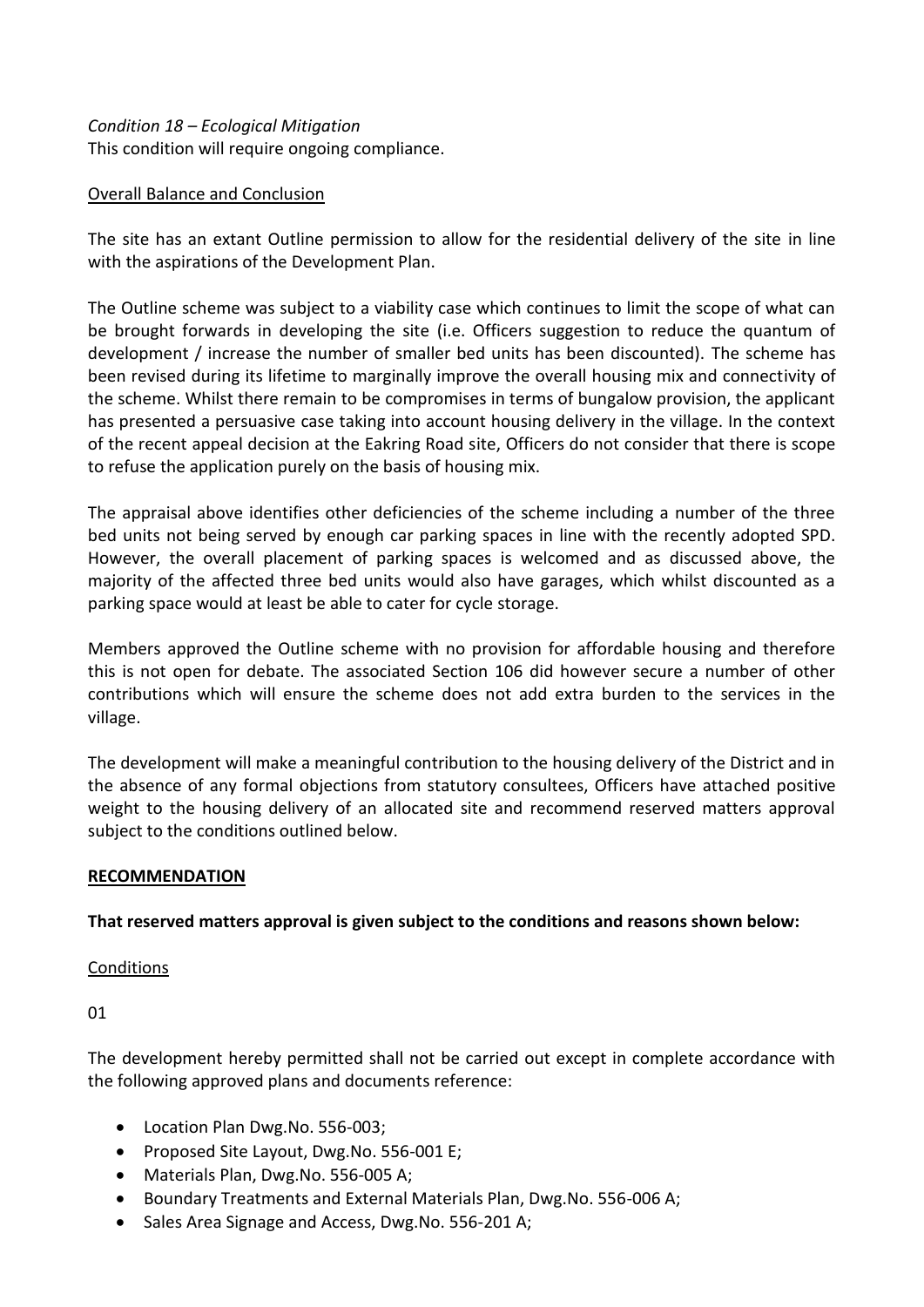- Landscape Masterplan Dwg.No. DR-5224-01.02;
- Edlingham Buff Brick (Floor Plans), Dwg.No. PD.04.03;
- Edlingham Buff Brick (Elevations), Dwg.No. PD.04.04;
- Harrington Red Brick, Dwg.No. PD.09.01;
- Porchester Red Brick, (Floor Plans). Dwg.No. PD.10.01;
- Porchester Red Brick, (Elevations). Dwg.No. PD.10.02;
- Bamburgh Red Brick, Dwg.No. PD.100.01;
- Hadleigh Buff Brick, Dwg.No. PD.101.02;
- Salcombe V1 Buff Brick, (Floor Plans) Dwg.No. PD.14.03;
- Salcombe V1 Buff Brick, (Elevations) Dwg.No. PD.14.04;
- Sutton Red Brick, Dwg.No. PD.151.01;
- Settle V1 Buff Brick, (Floor Plans) Dwg.No. PD.53.03;
- Settle V1 Buff Brick, (Elevations) Dwg.No. PD.53.04;
- Windsor Red Brick, Dwg.No. PD.55.01;
- Alderton Red Brick, Dwg.No. PD.70.01;
- Thorpe Red Brick Dwg No. 556.TP.01;
- Hambleton Red Brick Dwg No. 556.HM.01;
- Nidderdale Red Brick, Dwg.No. PD.54.01;
- Settle V0 Red Brick (Floor Plans) Dwg No. PD.56.01;
- Settle VO Red Brick (Elevations) Dwg No. PD.56.02;
- Shelford Red Brick (Floor Plans) Dwg No. 556.SF.01;
- Shelford Red Brick (Elevations) Dwg No. 556.SF.02;
- Salcombe V0 Red Brick (Floor Plans) Dwg No. PD.06.01;
- Salcombe VO Red Brick (Elevations) Dwg No. PD.06.02;
- Banbury Red Brick (Floor Plans) Dwg No. 556.BN.01;
- Banbury Red Brick (Elevations) Dwg No. 556.BN.02;
- Double Garage Buff Brick, Dwg.No. PD.G1.02;

Reason: So as to define this permission.

# $02$

The landscaping details shown on the following plan references:

- Detailed Planting Plan Dwg No. DR-5224-02.01 Layout 1 Rev. D;
- Detailed Planting Plan Dwg No. DR-5224-02.02 Layout 2 Rev. D;
- Detailed Planting Plan Dwg No. DR-5224-02.03 Layout 3 Rev. D;

shall be completed during the first planting season following the first occupation of the development and thereafter maintained in accordance with the details set out within the Planting Specification Dwg No. DR-5224-02.02 Rev. D with the exception of the ornamental planting area shown in the curtilage of Plot 122. Any trees/shrubs which, within a period of five years of being planted die, are removed or become seriously damaged or diseased shall be replaced in the next planting season with others of similar size and species.

Reason: To enhance and protect the landscape value and biodiversity of the site.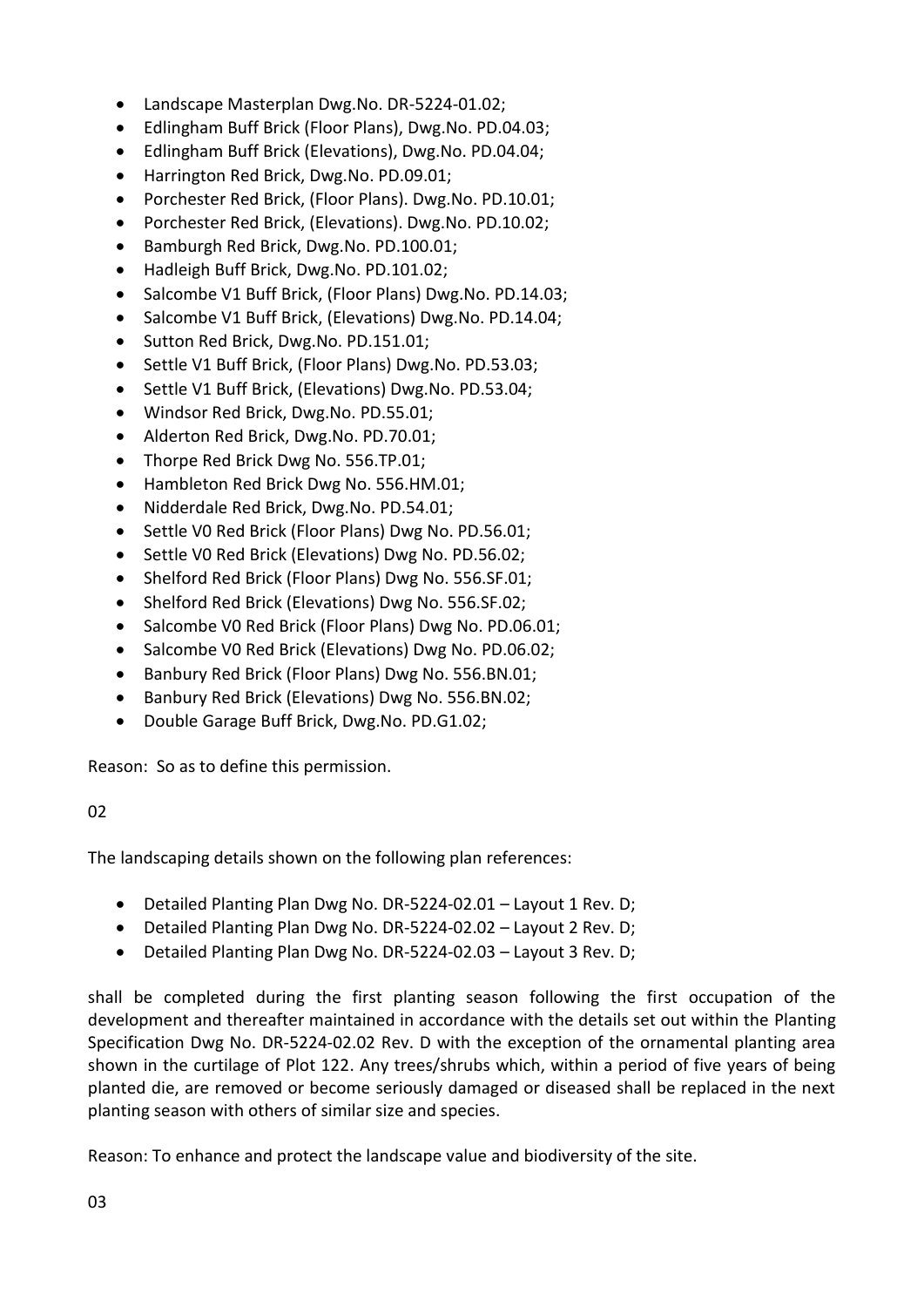The area of ornamental planting shown on Detailed Planting Plan Dwg No. DR-5224-02.02 – Layout 2 Rev. D within the curtilage of Plot 122 shall not exceed 600m in height.

Reason: To ensure that highways visibility is maintained.

04

No dwelling forming part of the development hereby permitted shall be occupied until its associated drive is surfaced in a hard bound material (not loose gravel) for a minimum of 5 metres behind the highway boundary, with suitable drainage to prevent the transfer of surface water. The drive shall then be maintained as such for the life of the development.

Reason: To reduce the possibility of deleterious material and surface water being transferred to the public highway, in the interests of general highway safety.

05

Any garage doors shall be set back from the highway boundary a minimum distance of 5.5 metres for sliding or roller shutter doors, 6.1 metres for up and over doors or 6.5 metres for doors opening outwards.

Reason: To enable a vehicle to stand clear of the highway whilst the garage doors are opened/closed and to protect the free and safe passage of traffic, including pedestrians, in the public highway.

06

Prior to the commencement of development, a Construction Environmental Management Plan shall be submitted to and approved in writing by the Local Planning Authority. The construction Environmental Management Plan shall include:

i) Measures to minimize the creation and impact of noise, dust and artificial lighting including wheel washing facilities for construction traffic;

ii) A layout of the construction access including a drawing showing visibility splays and method statement for the use of banksmen;

iii) Details regarding parking provision for construction workers and plant on the site.

iv) Hours of construction / delivery;

v) A scheme for recycling/disposing of waste resulting from demolition and construction works.

The approved Plan shall be adhered to throughout the construction period.

Reason: In the interests of residential amenity.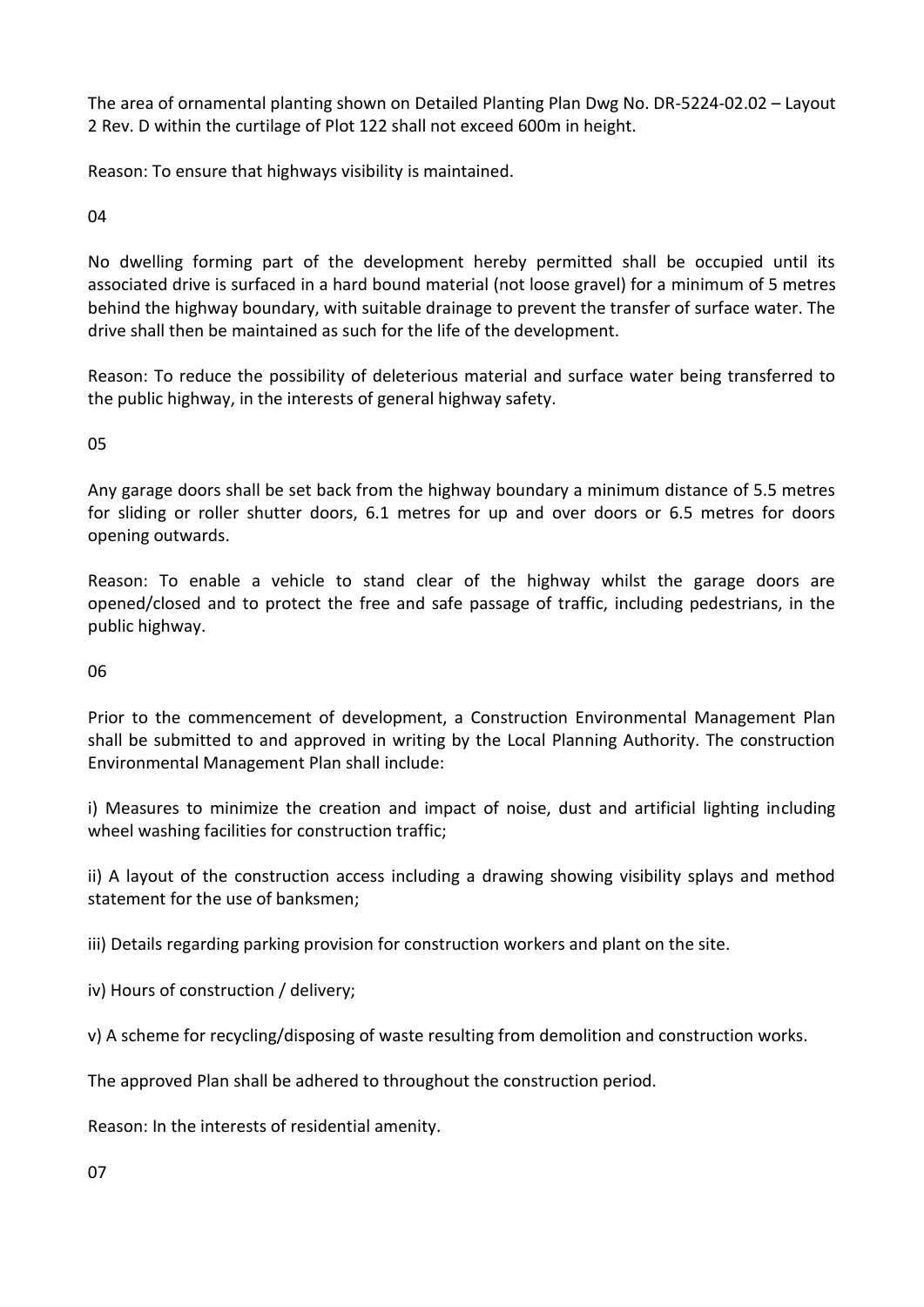No trees, shrubs or hedges within the site which are shown as being retained on the approved plans shall be felled, uprooted, wilfully damaged or destroyed, cut back in any way or removed.

Any trees, shrubs or hedges which die, are removed, or become seriously damaged or diseased within five years of being planted, shall be replaced with trees, shrubs or hedge plants in the next planting season with others of similar size and species.

Reason: To ensure the existing trees, shrubs and or hedges are retained and thereafter properly maintained, in the interests of visual amenity and biodiversity.

08

Prior to the occupation of each plot save for Plots 105, 106 and 109 the boundary details and electric vehicular charging point for that plot shall be implemented in full in accordance with the details shown on Boundary Treatments and External Materials Plan, Dwg.No. 556-006 A.

Reason: In the interest of residential amenity and sustainability.

09

Prior to the occupation of Plots 105; 106 and 109, updated boundary details shall be submitted to and approved in writing by the Local Planning Authority. The boundaries and electric vehicular charging point for that plot shall thereafter be implemented in full in accordance with the approved details prior to the occupation of the specified plots.

Reason: In the interest of residential amenity and sustainability.

10

The first floor window openings on the western side elevation of Plot 104 shall be obscured glazed to level 3 or higher on the Pilkington scale of privacy or equivalent and shall be non-opening up to a minimum height of 1.7m above the internal floor level of the room in which it is installed. This specification shall be complied with before the development is occupied and thereafter be retained for the lifetime of the development.

Reason: To safeguard against overlooking and loss of privacy in the interests of amenity of occupiers of neighbouring properties

# Notes to Applicant

01

The applicant is advised that all planning permissions granted on or after the 1st December 2011 may be subject to the Community Infrastructure Levy (CIL). Full details of CIL are available on the Council's website at www.newark-sherwooddc.gov.uk/cil/

The proposed development has been assessed and it is the Council's view that CIL is not payable on the development hereby approved as the development type proposed is zero rated in this location.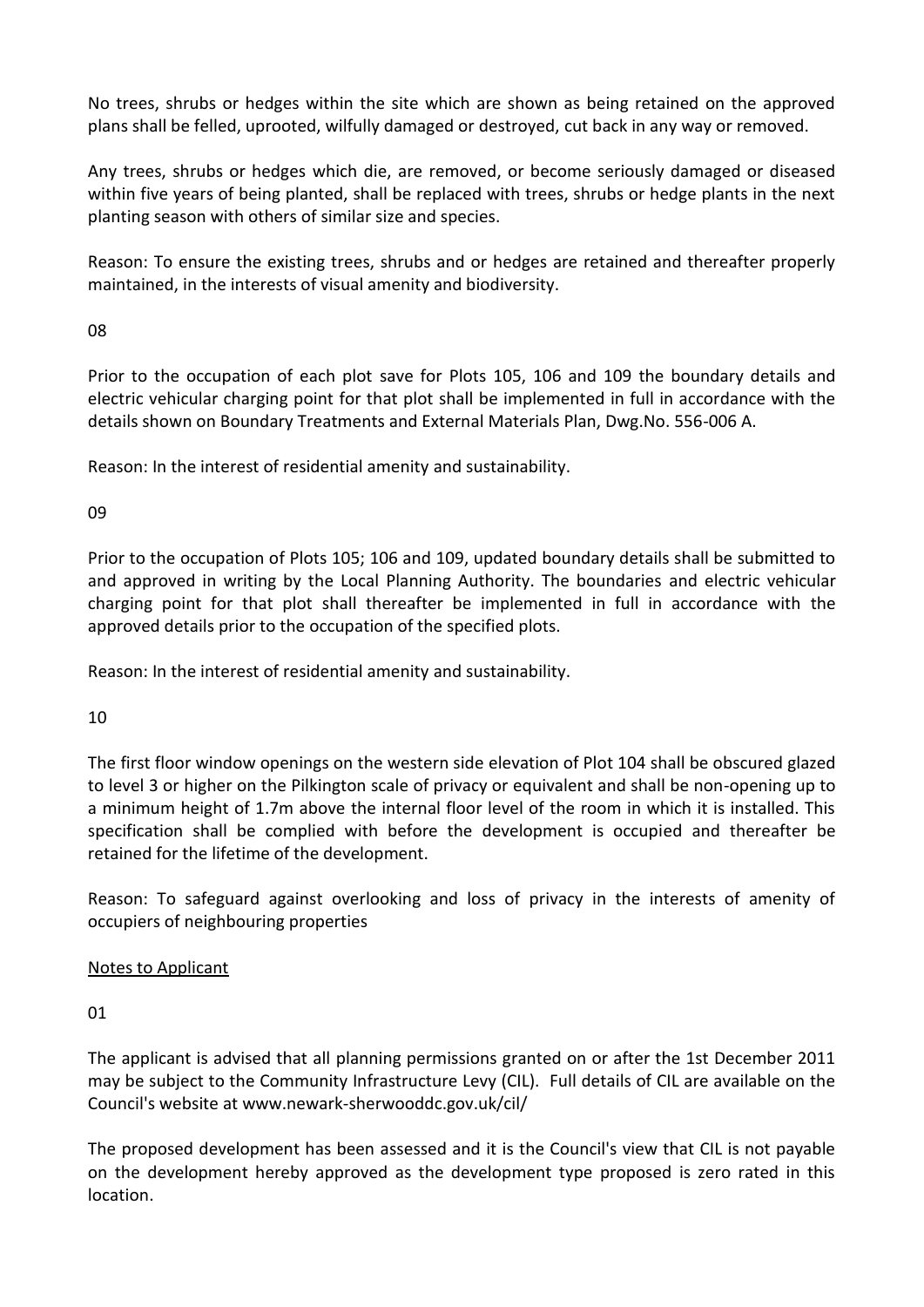The approval should be read in conjunction with the outline permission and its associated S106 Agreement (Planning Obligation) which accompanies this permission.

# 03

This application has been the subject of discussions during the application process to ensure that the proposal is acceptable. The District Planning Authority has accordingly worked positively and pro-actively, seeking solutions to problems arising in coming to its decision. This is fully in accordance with Town and Country Planning (Development Management Procedure) (England) Order 2015 (as amended).

# 04

The following comments from the Flood Team at Nottinghamshire County Council should be noted in discharging condition 06 of the outline consent:

The scheme to be submitted shall:

- Demonstrate that the development will use SuDS throughout the site as a primary means of surface water management and that design is in accordance with CIRIA C753.
- Limit the discharge rate generated by all rainfall events up to the 100 year plus 40% (for climate change) critical rain storm 5 l/s rates for the developable area.
- Provision of surface water run-off attenuation storage in accordance with 'Science Report SCO30219 Rainfall Management for Developments' and the approved FRA
- Provide detailed design (plans, network details and calculations) in support of any surface water drainage scheme, including details on any attenuation system, and the outfall arrangements. Calculations should demonstrate the performance of the designed system for a range of return periods and storm durations inclusive of the 1 in 1 year, 1 in 2 year, 1 in 30 year, 1 in 100 year and 1 in 100 year plus climate change return periods.
- For all exceedance to be contained within the site boundary without flooding new properties in a 100year+40% storm.
- Details of STW approval for connections to existing network and any adoption of site drainage infrastructure.
- Evidence of how the on-site surface water drainage systems shall be maintained and managed after completion and for the lifetime of the development to ensure long term

#### 05

The applicant should note that notwithstanding any planning permission that if any highway forming part of the development is to be adopted by the HA, the new roads and any highway drainage will be required to comply with the Nottinghamshire County Council's current highway design guidance and specification for road works.

a) The Advanced Payments Code in the Highways Act 1980 applies and under section 219 of the Act payment will be required from the owner of the land fronting a private street on which a new

02